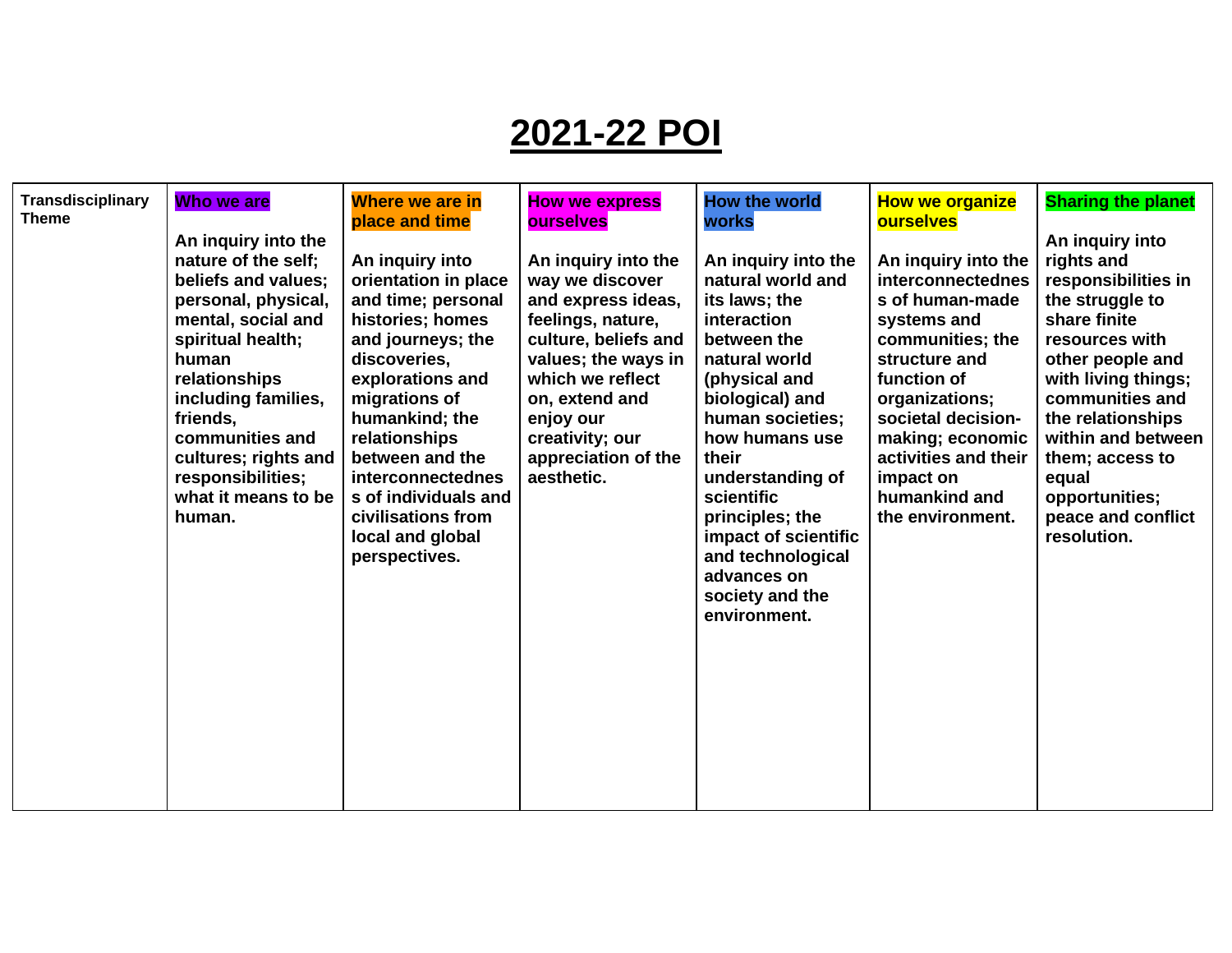| <b>EY-1</b> | Who we are                                                                                                                                                                 | Where we are in<br>place and time | <b>How we express</b><br><b>ourselves</b>                                                                                                         | <b>How the world</b><br><b>works</b> | <b>How we organize</b><br><b>ourselves</b>                                                                                                                    | <b>Sharing the planet</b>                                                                                                                    |
|-------------|----------------------------------------------------------------------------------------------------------------------------------------------------------------------------|-----------------------------------|---------------------------------------------------------------------------------------------------------------------------------------------------|--------------------------------------|---------------------------------------------------------------------------------------------------------------------------------------------------------------|----------------------------------------------------------------------------------------------------------------------------------------------|
|             | <b>Subject Focus:</b><br>Science, PSPE, Math,<br>Language Arts                                                                                                             |                                   | <b>Subject Focus:</b><br>PSPE, Visual Art,<br>Language Arts, Drama                                                                                |                                      | <b>Subject Focus:</b><br>Social studies, PSPE.<br>Language Arts, Math                                                                                         | <b>Subject Focus:</b><br>Science, Language<br>Arts, Math                                                                                     |
|             | <b>Central Idea: As we</b><br>grow and change, we<br>learn more about<br>ourselves and the<br>world around us                                                              |                                   | Central Idea: We use<br>play to express our<br>feelings and ideas                                                                                 |                                      | <b>Central Idea:</b><br>People play different<br>roles in the<br>community to which<br>they belong                                                            | <b>Central Idea:</b><br>Humans & animals<br>depend on each other<br>for their needs                                                          |
|             | Key Concepts: Form,<br>Function, change                                                                                                                                    |                                   | Key Concepts: Form,<br>Perspective                                                                                                                |                                      | <b>Key Concepts:</b><br>Causation, Function,<br>Responsibility                                                                                                | Key Concepts: Form,<br>Connection,<br>Responsibility                                                                                         |
|             | <b>Related Concepts:</b><br>Body form, Growth,<br>Role                                                                                                                     |                                   | <b>Related Concepts:</b><br>Fair play, Safety,<br>Imagination, Creativity                                                                         |                                      | <b>Related Concepts:</b><br>Role, Responsibility,<br>Safety,                                                                                                  | <b>Related Concepts:</b><br>Animal Classification,<br>Habitat                                                                                |
|             | <b>Lines of Inquiry:</b><br>* Physical<br>characteristics that<br>make up who we are<br>*How we grow and<br>change<br>* Using our senses to<br>explore our<br>surroundings |                                   | <b>Lines of Inquiry:</b><br>*Different games and<br>toys<br>*Communication<br>through play<br>*Imaginative use of<br>everyday material in<br>play |                                      | Interdependence<br><b>Lines of Inquiry:</b><br>* Needs of the<br>community<br>*Roles &<br>responsibilities of<br>community helpers<br>* Our responsibility as | Lines of Inquiry:<br>*Different types of<br>animals<br>*How animals &<br>humans help each<br>other<br>*Our responsibility<br>towards animals |
|             | <b>Learner Profile:</b><br>Inquirer, Thinker,<br>Reflective<br>ATL:                                                                                                        |                                   | Learner Profile: Open<br>minded, Communicator<br><b>Risk taker</b><br>ATL:                                                                        |                                      | members of a<br>community<br><b>Learner Profile:</b><br>Principled<br><b>Balanced</b>                                                                         | <b>Learner Profile:</b><br>Inquirers,<br>Caring,<br>Knowledgeable                                                                            |
|             | Self-management<br>skills, Thinking skills                                                                                                                                 |                                   | <b>Communication skills</b><br>Thinking skills<br>Social skills                                                                                   |                                      | ATL:<br>Social skills<br>Thinking skills                                                                                                                      | ATL:<br>Research skills<br><b>Communication skills</b>                                                                                       |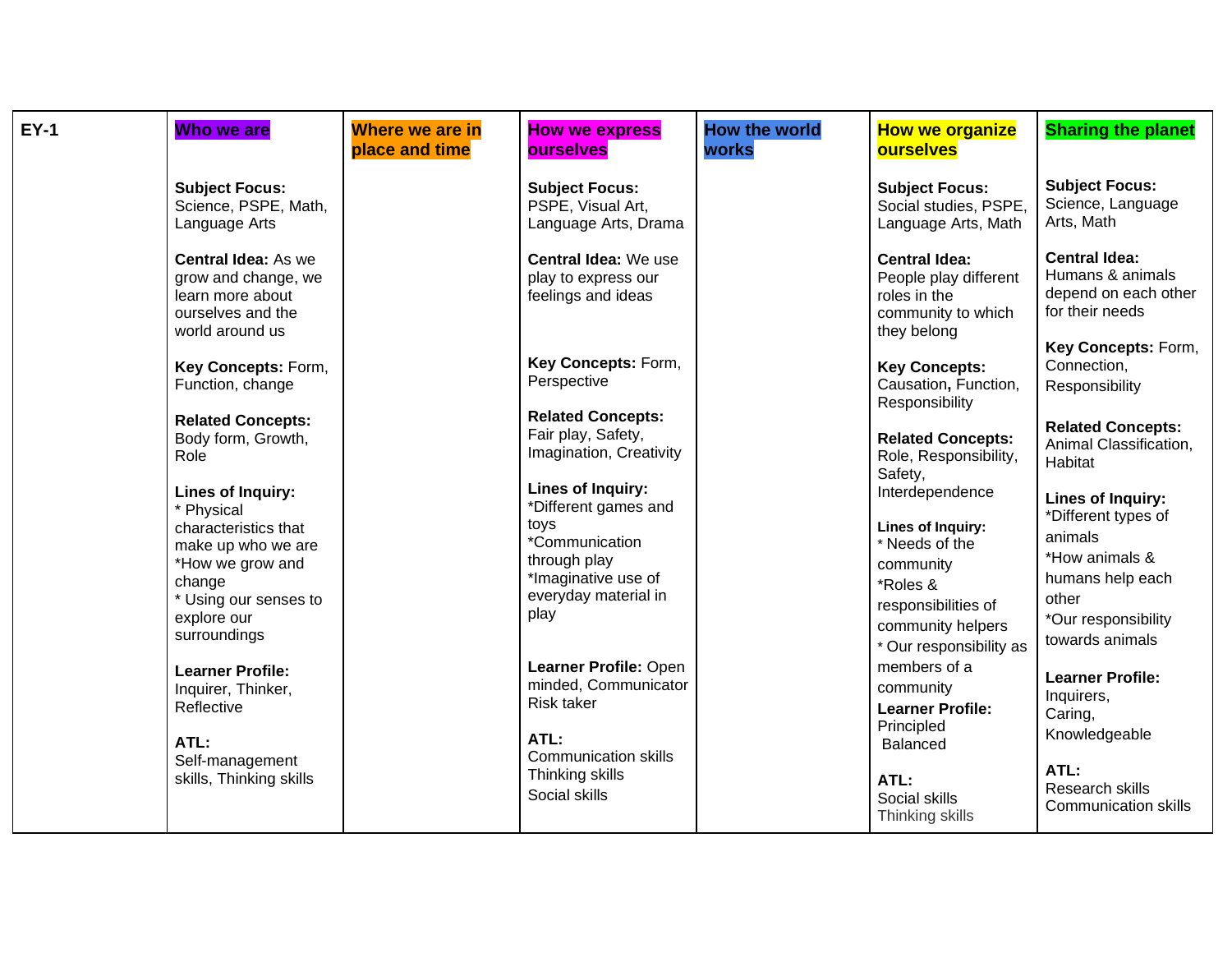|             |                                                                                      | SDG:                              |                                                                      | <b>Communication skills</b>                                                              | Thinking skills                     |                                                                                                            |
|-------------|--------------------------------------------------------------------------------------|-----------------------------------|----------------------------------------------------------------------|------------------------------------------------------------------------------------------|-------------------------------------|------------------------------------------------------------------------------------------------------------|
|             | SDG:                                                                                 |                                   |                                                                      |                                                                                          | SDG:                                | SDG:                                                                                                       |
|             |                                                                                      |                                   |                                                                      |                                                                                          |                                     | 15                                                                                                         |
|             |                                                                                      |                                   |                                                                      |                                                                                          |                                     | <b>14 BELOW WATER</b>                                                                                      |
| <b>EY-2</b> | Who we are                                                                           | Where we are in<br>place and time | <b>How we express</b><br><b>ourselves</b>                            | <b>How the world</b><br><b>works</b>                                                     | <b>How we organize</b><br>ourselves | <b>Sharing the planet</b>                                                                                  |
|             | <b>Subject Focus:</b><br>PSPE, Social Studies,<br>Language Arts                      |                                   | <b>Subject Focus:</b><br>Visual Art, Language<br>Arts, Drama, Music  | <b>Subject Focus:</b><br><b>Social Studies</b><br>Science, Math,<br>Language Arts.       |                                     | <b>Subject Focus:</b><br>Science, Language<br>Arts, Social Studies,<br>Math<br><b>Central Idea: Plants</b> |
|             | <b>Central Idea:</b><br>Maintaining<br>relationships is an<br>important life skill   |                                   | <b>Central Idea: People</b><br>express their feelings<br>through Art | Central Idea: Our<br>activities are usually<br>connected to the<br>Earth's natural cycle |                                     | sustain life on Earth<br>and play a role in our<br>lives                                                   |
|             | <b>Key Concepts:</b><br>Perspective, Function,                                       |                                   | Key Concepts: Form,<br>Perspective                                   | <b>Key Concepts:</b><br>Change, Causation                                                |                                     | Key Concepts: Form,<br>Responsibility,<br>Connection                                                       |
|             | Causation<br><b>Related Concepts:</b><br>Opinion, Relationships,<br>Family, Conflict |                                   | <b>Related Concepts:</b><br>Patterns, Imagination,<br>Performance    | <b>Related Concepts:</b><br>Cycle, Pattern, Impact,<br>season                            |                                     | <b>Related Concepts:</b><br>Classification, Growth,<br>Parts of Plants,<br>Conservation                    |
|             | <b>Lines of</b><br>Inquiry:<br>*Importance of                                        |                                   | Lines of Inquiry:<br>*Different art forms<br>*Feelings and           | <b>Lines of Inquiry:</b><br>*Day and night cycle<br>*Different seasons                   |                                     | Lines of Inquiry:<br>*Types and                                                                            |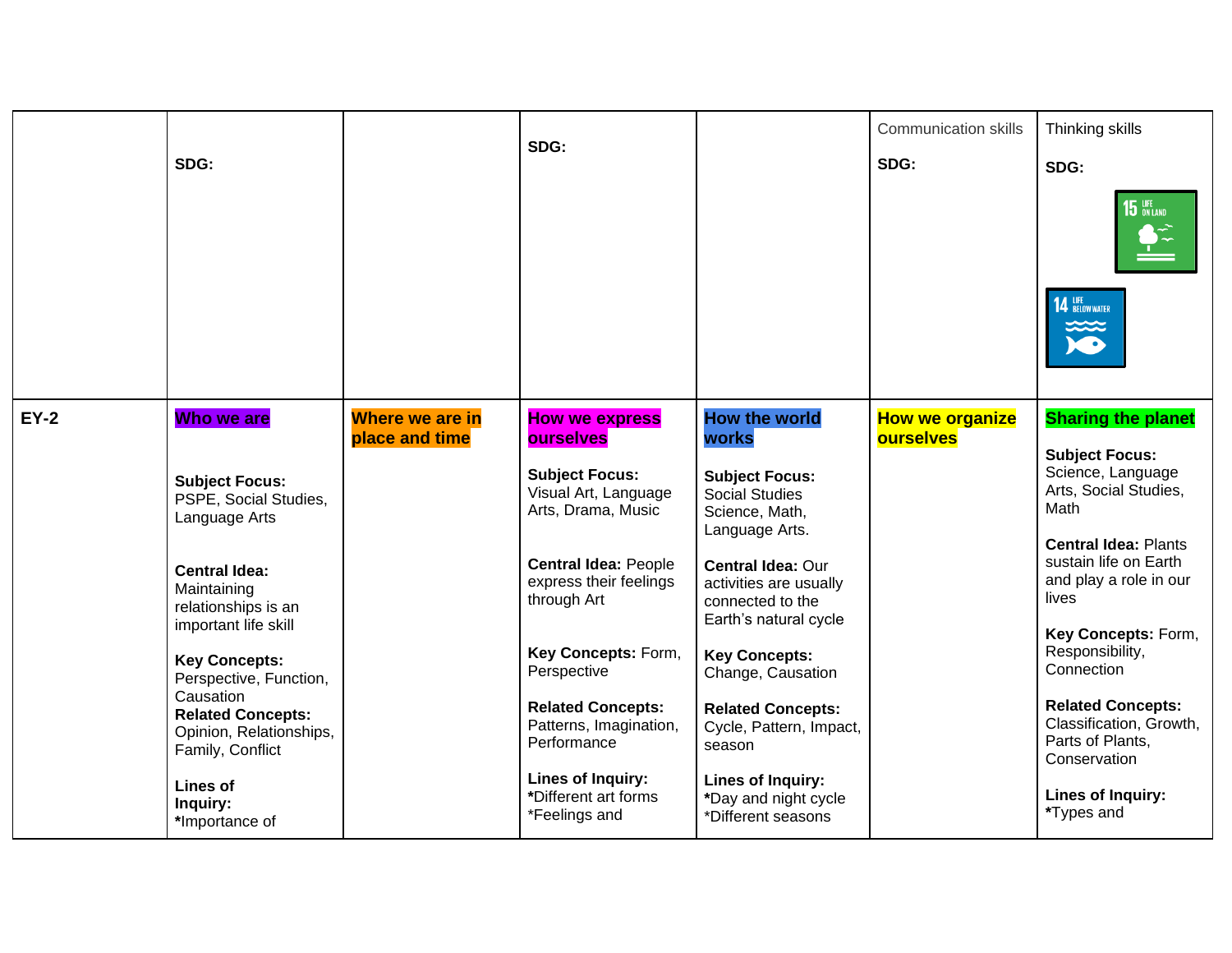|             | relationships<br>*Ways we can<br>appreciate and<br>maintain relationships<br>*Managing and<br>Resolving conflicts<br><b>Learner Profile:</b><br>Principled,<br>Communicator,<br><b>Balanced</b><br>ATL:<br>Social skills<br>Self-management skills<br>SDG: |                                                                                                                                                                                                                | emotions that art<br>evokes<br>*Appreciating creative<br>art expression<br><b>Learner Profile:</b><br>Thinker, Risk - taker,<br>Open minded<br>ATL:<br>Social skills<br>Thinking skills<br>SDG:                                 | *The actions people<br>take in response to<br>seasonal changes<br>(food, clothes, sports,<br>health)<br><b>Learner Profile:</b><br>Inquirer,<br>Knowledgeable,<br>Reflective<br>ATL:<br>Research skills<br><b>Communication skills</b><br>SDG: |                                            | characteristics of a<br>plant<br>• Importance and uses<br>of plants<br>* Our responsibility<br>towards plants<br><b>Learner Profile:</b><br>Inquirer,<br>Knowledgeable,<br>Caring<br>ATL:<br>Thinking skills<br>Research skills<br>SDG:<br>$15$ $\frac{LIE}{ON LAND}$<br>$\mathbf{P}^2$ |
|-------------|------------------------------------------------------------------------------------------------------------------------------------------------------------------------------------------------------------------------------------------------------------|----------------------------------------------------------------------------------------------------------------------------------------------------------------------------------------------------------------|---------------------------------------------------------------------------------------------------------------------------------------------------------------------------------------------------------------------------------|------------------------------------------------------------------------------------------------------------------------------------------------------------------------------------------------------------------------------------------------|--------------------------------------------|-----------------------------------------------------------------------------------------------------------------------------------------------------------------------------------------------------------------------------------------------------------------------------------------|
| <b>EY-3</b> | Who we are<br><b>Subject Focus:</b><br>PSPE, Science, Math,<br>Language Arts<br><b>Central Idea: A</b><br>healthy Lifestyle is<br>important for our well<br>being                                                                                          | Where we are in<br>place and time<br><b>Subject Focus-</b><br>Social studies,<br>Language Arts, Math<br><b>Central Idea:</b><br>People's homes are<br>influenced by personal<br>needs, location and<br>climate | <b>How we express</b><br>ourselves<br><b>Subject Focus:</b><br>Social studies, PSPE,<br>Visual Arts, Language<br>Arts<br><b>Central Idea:</b><br>People recognize<br>important events<br>through celebrations<br>and traditions | <b>How the world</b><br>works<br><b>Subject Focus:</b><br>Science, Math,<br>Language Arts<br>Central Idea: Our<br>Solar System is a part<br>of the large and<br>complex universe                                                               | <b>How we organize</b><br><b>ourselves</b> | <b>Sharing the planet</b>                                                                                                                                                                                                                                                               |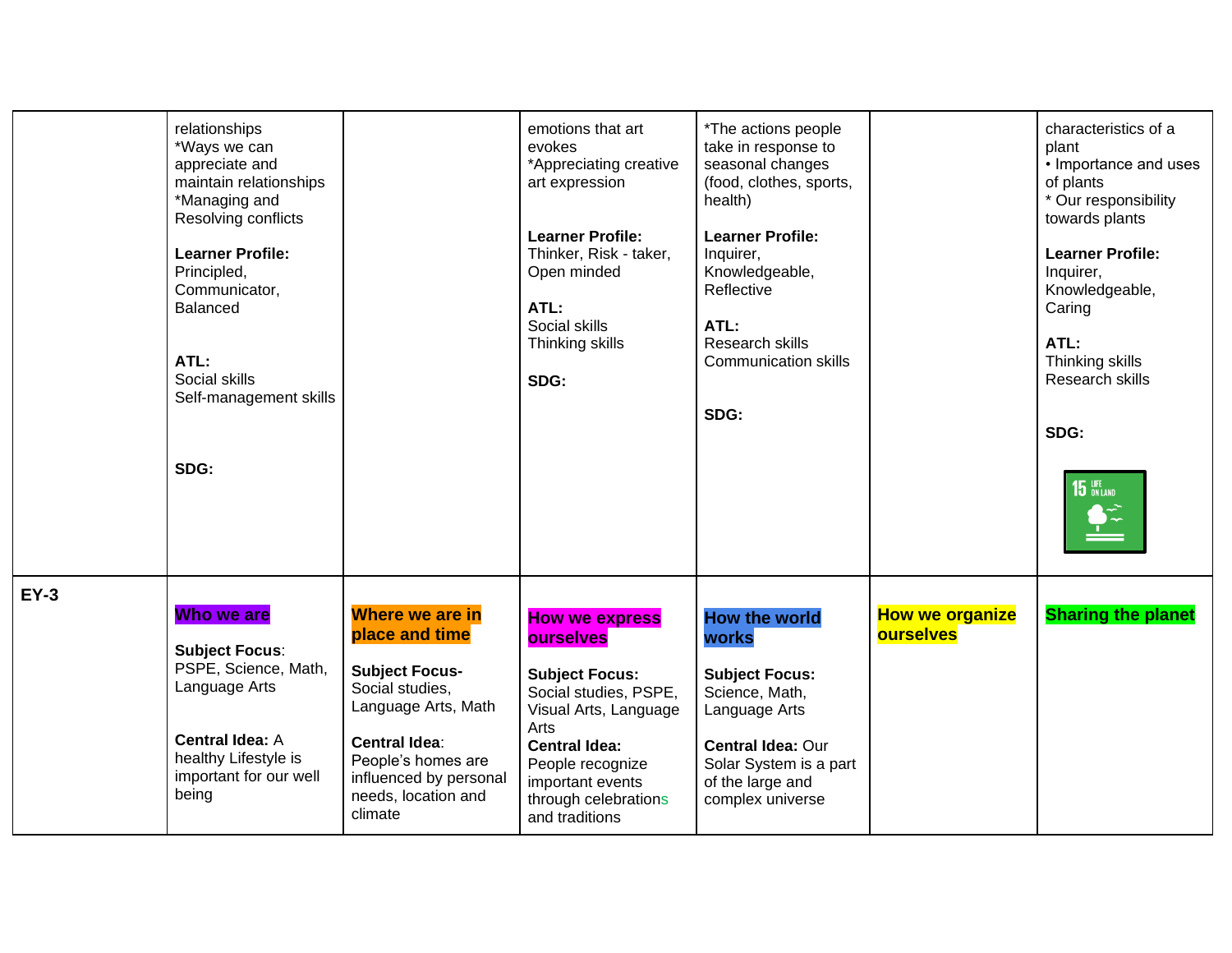| <b>Key Concepts:</b><br>Function,<br>Responsibility<br><b>Related Concepts:</b><br>Balanced diet, food<br>groups, goal setting<br><b>Lines of Inquiry:</b><br>*Daily habits and<br>routines<br>*Role of a balanced<br>diet<br>*How personal choices<br>affect our health &<br>wellbeing<br><b>Learner Profile:</b><br>Principled | Key Concepts-Form,<br>perspective, change<br><b>Related Concept</b><br>Structure<br>Impact<br>Lines of Inquiry:<br>* Homes around the<br>world<br>*Ways homes meet<br>our needs and wants<br>* How types of houses<br>change with location &<br>climate<br><b>Learner Profile:</b><br>Thinker | Key Concepts: Form,<br>Causation, Connection<br><b>Related Concepts:</b><br>Beliefs, Traditions,<br><b>Diversity</b><br><b>Lines of Inquiry:</b><br>*Types of celebration<br>*Rituals and traditions<br>related with different<br>celebrations<br>*Reasons and<br>significance of<br>celebrations<br><b>Learner Profile:</b><br>Caring | Key Concepts: Form,<br>Function,<br>Connection<br><b>Related Concepts:</b><br>Space, Solar system<br><b>Lines of Inquiry:</b><br>*Different components<br>of universe<br>*Planets and their<br>features<br>*Movement of the<br>Sun, Moon and Earth<br><b>Learner Profile:</b><br>Inquirer, |  |
|----------------------------------------------------------------------------------------------------------------------------------------------------------------------------------------------------------------------------------------------------------------------------------------------------------------------------------|-----------------------------------------------------------------------------------------------------------------------------------------------------------------------------------------------------------------------------------------------------------------------------------------------|----------------------------------------------------------------------------------------------------------------------------------------------------------------------------------------------------------------------------------------------------------------------------------------------------------------------------------------|--------------------------------------------------------------------------------------------------------------------------------------------------------------------------------------------------------------------------------------------------------------------------------------------|--|
| <b>Balanced</b><br>ATL:<br>Self- Management skill<br><b>Thinking Skill</b><br>SDG:<br>3 GOOD HEALTH<br>3 AND WELL-BEING                                                                                                                                                                                                          | Communicator<br>ATL-<br>Research skills<br>Social skills<br><b>13 CLIMATE</b>                                                                                                                                                                                                                 | Open - minded<br>Risk taker<br>ATL:<br>Social skills<br>Research skills<br>SDG:                                                                                                                                                                                                                                                        | Knowledgeable,<br>Reflective<br>ATL:<br>Research skills<br>Thinking skills<br>SDG:                                                                                                                                                                                                         |  |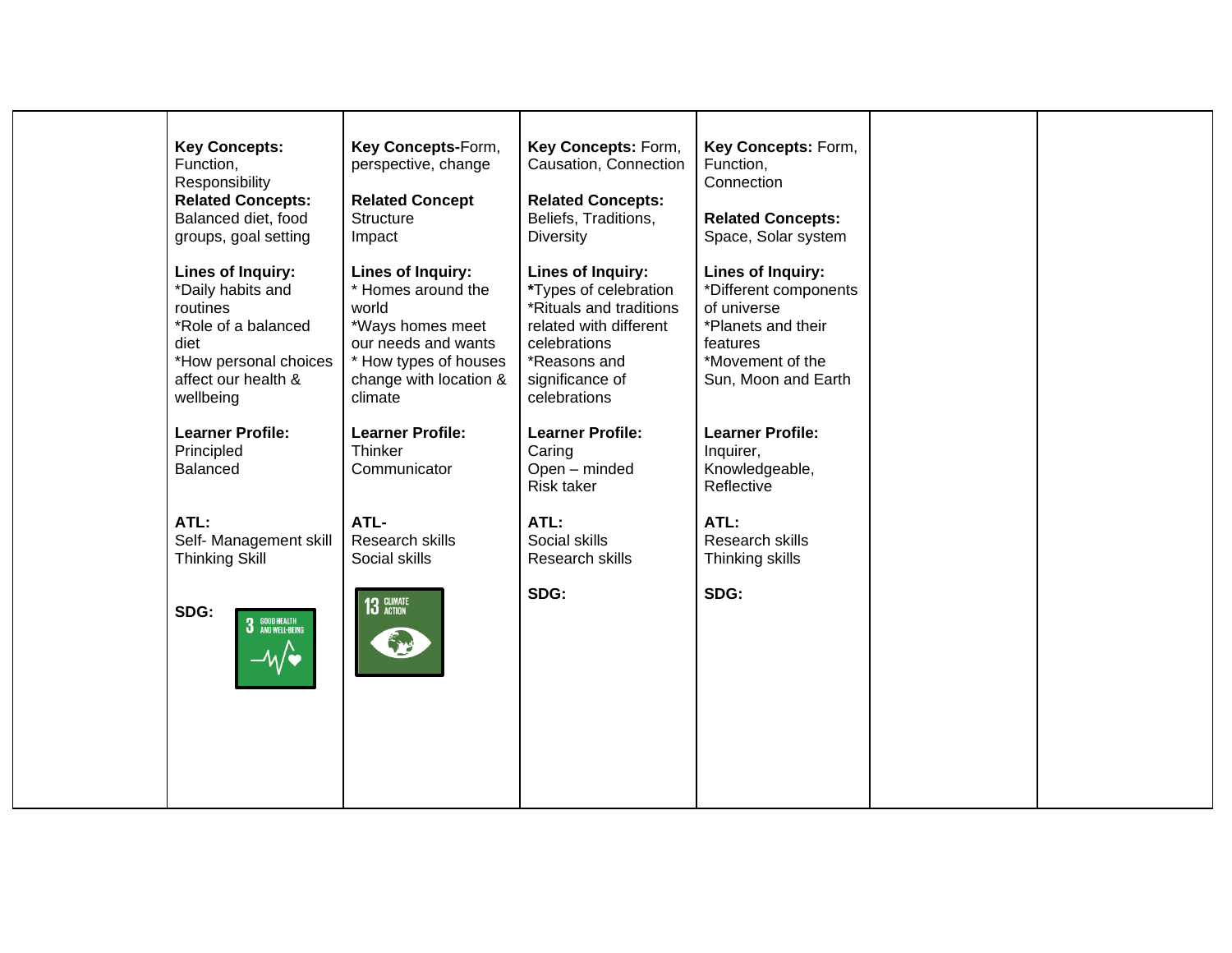| PYP-1 |                                                                                                                                                                               |                                                                                                                                                     |                                                                                                                                                 |                                                                                                                                                            |                                                                                                                                                                                |                                                                                                                                                                                                       |
|-------|-------------------------------------------------------------------------------------------------------------------------------------------------------------------------------|-----------------------------------------------------------------------------------------------------------------------------------------------------|-------------------------------------------------------------------------------------------------------------------------------------------------|------------------------------------------------------------------------------------------------------------------------------------------------------------|--------------------------------------------------------------------------------------------------------------------------------------------------------------------------------|-------------------------------------------------------------------------------------------------------------------------------------------------------------------------------------------------------|
|       | Who we are                                                                                                                                                                    | <b>Where we are in</b><br>place and time                                                                                                            | <b>How we express</b><br><b>ourselves</b>                                                                                                       | <b>How the world</b><br><b>works</b>                                                                                                                       | <b>How we organize</b><br><b>ourselves</b>                                                                                                                                     | <b>Sharing the planet</b>                                                                                                                                                                             |
|       | <b>Subject Focus:</b><br>Science, PSPE                                                                                                                                        | <b>Subject Focus:</b><br><b>Social Studies</b>                                                                                                      | <b>Subject Focus:</b><br>Language Arts, Visual<br>Art                                                                                           | <b>Subject Focus:</b><br>Science                                                                                                                           | <b>Subject Focus:</b><br>PSPE, Math                                                                                                                                            | <b>Subject Focus:</b><br>Science, Social<br><b>Studies</b>                                                                                                                                            |
|       | <b>Central Idea: Different</b><br>organs help in the<br>growth and function of<br>the human system                                                                            | <b>Central Idea: Knowing</b><br>about family histories<br>helps us understand<br>the relationship<br>between the past and<br>the present            | <b>Central Idea: Stories</b><br>help us to imagine and<br>express ourselves                                                                     | <b>Central Idea:</b><br>All living things go<br>through a process of<br>change                                                                             | <b>Central Idea:</b><br>People organize<br>themselves to plan<br>and carry out<br>activities effectively                                                                       | <b>Central Idea: Actions</b><br>people take to share<br>limited resources                                                                                                                             |
|       | Key Concepts: Form,<br>Function,<br>Responsibility                                                                                                                            | Key Concepts: Form,<br>Connection, Function                                                                                                         | Key Concepts: Form,<br>Function, Perspective                                                                                                    | Key Concepts: Form,<br>Change, and<br>Connection                                                                                                           | <b>Key Concepts:</b><br>Form, Function,<br>Responsibility                                                                                                                      | <b>Key Concepts:</b><br>Causation,<br>Perspective,<br>Responsibility                                                                                                                                  |
|       | <b>Related Concepts:</b><br>Structure, Systems<br>[Respiratory and<br>Digestive], Initiative,<br>Well-Being                                                                   | <b>Related Concepts:</b><br>Structure, Role                                                                                                         | <b>Related Concepts:</b><br>Pattern, Opinion,<br>Imagination,<br>Communication,<br>Expression                                                   | <b>Related Concepts:</b><br>Pattern, Growth,<br>Interdependence,<br>Cycles                                                                                 | <b>Related Concepts:</b><br>Goal setting,<br>Behavior, Initiative,<br>Self-regulation                                                                                          | <b>Related Concepts:</b><br>Consequences,<br>Opinion, Conservation,<br>Initiative                                                                                                                     |
|       | Lines of Inquiry:<br>*Understanding the<br>different organs of the<br>system<br>*Functions of organs in<br>a system<br>*Lifestyle choices<br>influence personal<br>well-being | Lines of Inquiry:<br>*Our family history<br>*Knowing my family<br>traditions<br>*Family traditions help<br>us to understand our<br>past and present | <b>Lines of Inquiry:</b><br>*Elements of a story<br>*Role of illustration in a<br>story<br>* Conveying ideas and<br>messages through<br>stories | <b>Lines of Inquiry:</b><br>*Characteristics of<br>Living things<br>*Developmental<br>stages of living things<br>*Factors that can<br>influence life cycle | <b>Lines of Inquiry:</b><br>*Concept of self-<br>organization<br>*Importance of<br>organizational skills at<br>school and home<br>*Ways of organizing<br>our thoughts and time | <b>Lines of Inquiry:</b><br>*Water as a limited<br>resource<br>*Different views on<br>how to manage water<br>as a limited resource<br>*Our responsibility as<br>a global citizen to<br>conserve water |
|       | <b>Learner Profile:</b><br>Balanced, Inquirer<br>Knowledgeable                                                                                                                | <b>Learner Profile:</b><br>Caring, Open-Minded,<br><b>Thinker</b>                                                                                   | <b>Learner Profile:</b><br>Communicator, Risk-<br>Taker, Open minded                                                                            | <b>Learner Profile:</b><br>Inquirer,<br>Knowledgeable,<br>Caring                                                                                           | <b>Learner Profile:</b><br>Principled, Balanced,<br>Reflective                                                                                                                 | <b>Learner Profile:</b><br>Caring, Principled,<br>Reflective                                                                                                                                          |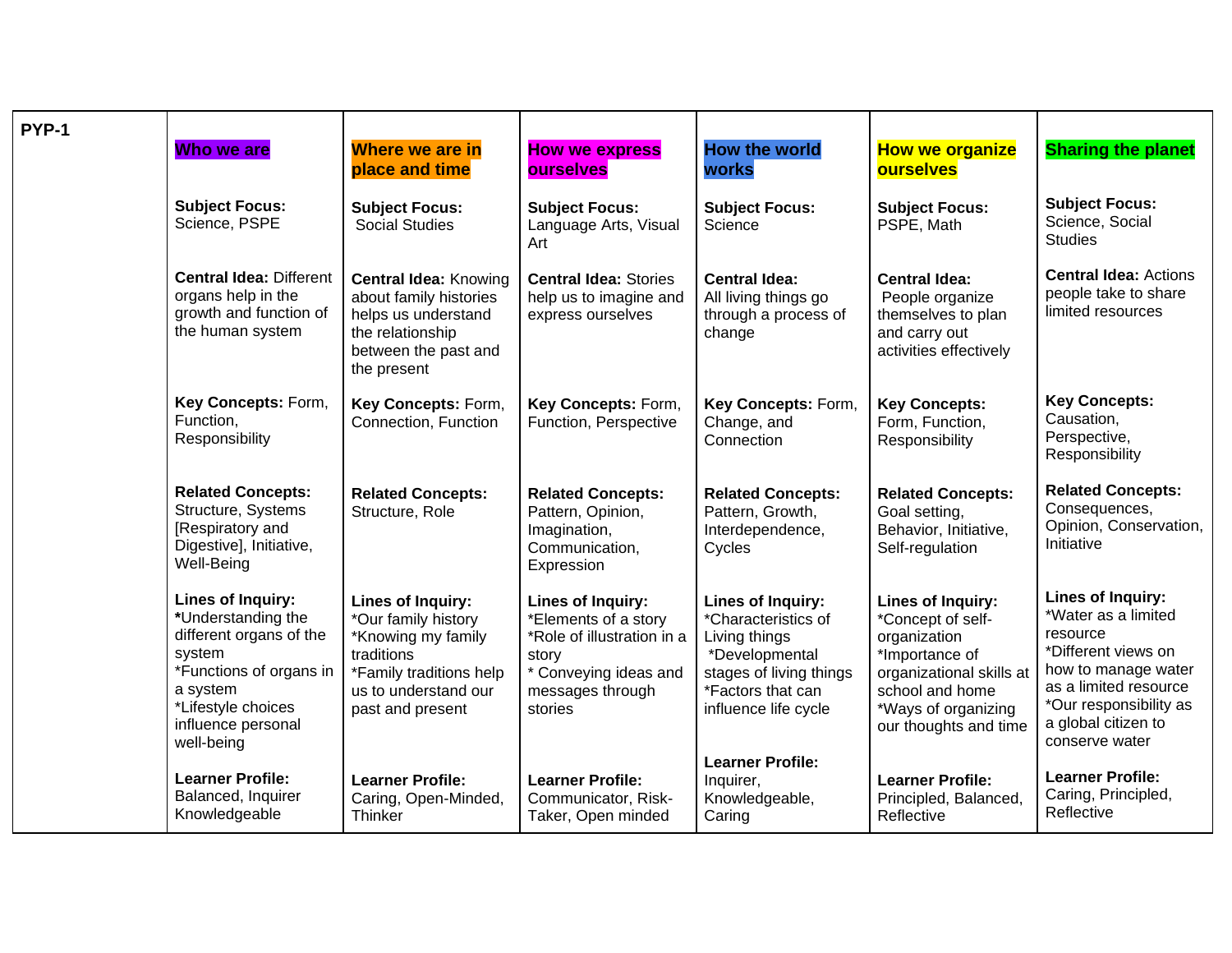|       | ATL:<br>Self-management skills<br>Research skills<br>SDG:<br><b>3</b> GOOD HEALTH<br><b>3</b> AND WELL-BEING | ATL:<br>Communication skills,<br><b>Thinking Skills</b>                                                        | ATL:<br>Communication skills,<br>Social Skills<br>SDG:                                | ATL:<br>Research skills,<br><b>Thinking Skills</b><br>SDG:<br><b>14 BELOW WATER</b>                                | ATL:<br>Self-management<br>skills, Social Skills<br>SDG:                                            | ATL:<br>Thinking skills,<br>Social Skills<br>SDG:<br><b>6</b> CLEAN WATER                           |
|-------|--------------------------------------------------------------------------------------------------------------|----------------------------------------------------------------------------------------------------------------|---------------------------------------------------------------------------------------|--------------------------------------------------------------------------------------------------------------------|-----------------------------------------------------------------------------------------------------|-----------------------------------------------------------------------------------------------------|
|       |                                                                                                              | SDG:                                                                                                           |                                                                                       | $15$ $\frac{UFE}{ON LAND}$<br>$\bullet \tilde{ }$                                                                  |                                                                                                     |                                                                                                     |
| PYP-2 | Who we are                                                                                                   | Where we are in<br>place and time                                                                              | <b>How we express</b><br><b>ourselves</b>                                             | <b>How the world</b><br>works                                                                                      | <b>How we organize</b><br><b>ourselves</b>                                                          | <b>Sharing the planet</b>                                                                           |
|       | <b>Subject Focus:</b><br>PSPE, Language Arts                                                                 | <b>Subject Focus: Social</b><br>Studies, Science                                                               | <b>Subject Focus: Visual</b><br>Arts, Language Arts,<br>Math                          | <b>Subject Focus:</b><br>Science, Social<br>studies, PSPE,<br>Language Arts, Music                                 | <b>Subject Focus:</b><br>Social Studies,<br>Language Arts, Math                                     | <b>Subject Focus:</b><br>Science, Social<br>Studies, Language<br>Arts, Math                         |
|       | <b>Central Idea:</b><br>Self-Awareness<br>informs our learning<br>and development.                           | <b>Central Idea: The</b><br>Earth's distinctive<br>features influence<br>human interactions<br>and settlements | <b>Central Idea: We</b><br>explore and express<br>through the medium of<br>Visual Art | <b>Central Idea:</b><br>Understanding the<br>properties of air allows<br>people to make<br>practical applications. | <b>Central Idea:</b><br>Transportation<br>system directly<br>impacts the needs of<br>the community. | <b>Central Idea: Living</b><br>things have certain<br>requirements in order<br>to grow and survive. |
|       | <b>Key Concepts:</b><br>Connection,<br>Responsibility                                                        | Key Concepts: Form,<br>Connection, Causation                                                                   | Key Concepts: Form,<br>Function, Perspective                                          | Key Concepts: Form,<br>Function, Causation                                                                         | <b>Key Concepts:</b><br>Change, Causation,<br>Connection                                            | <b>Key Concepts:</b><br>Form, Change,<br>Responsibility                                             |
|       | <b>Related Concepts:</b><br>Identity,                                                                        | <b>Related Concepts:</b><br>Geography,                                                                         | <b>Related Concepts:</b><br>Pattern,                                                  | <b>Related Concepts:</b><br>States of matter,                                                                      | <b>Related Concepts:</b><br>Transportation,                                                         | <b>Related Concepts:</b><br>Organism,                                                               |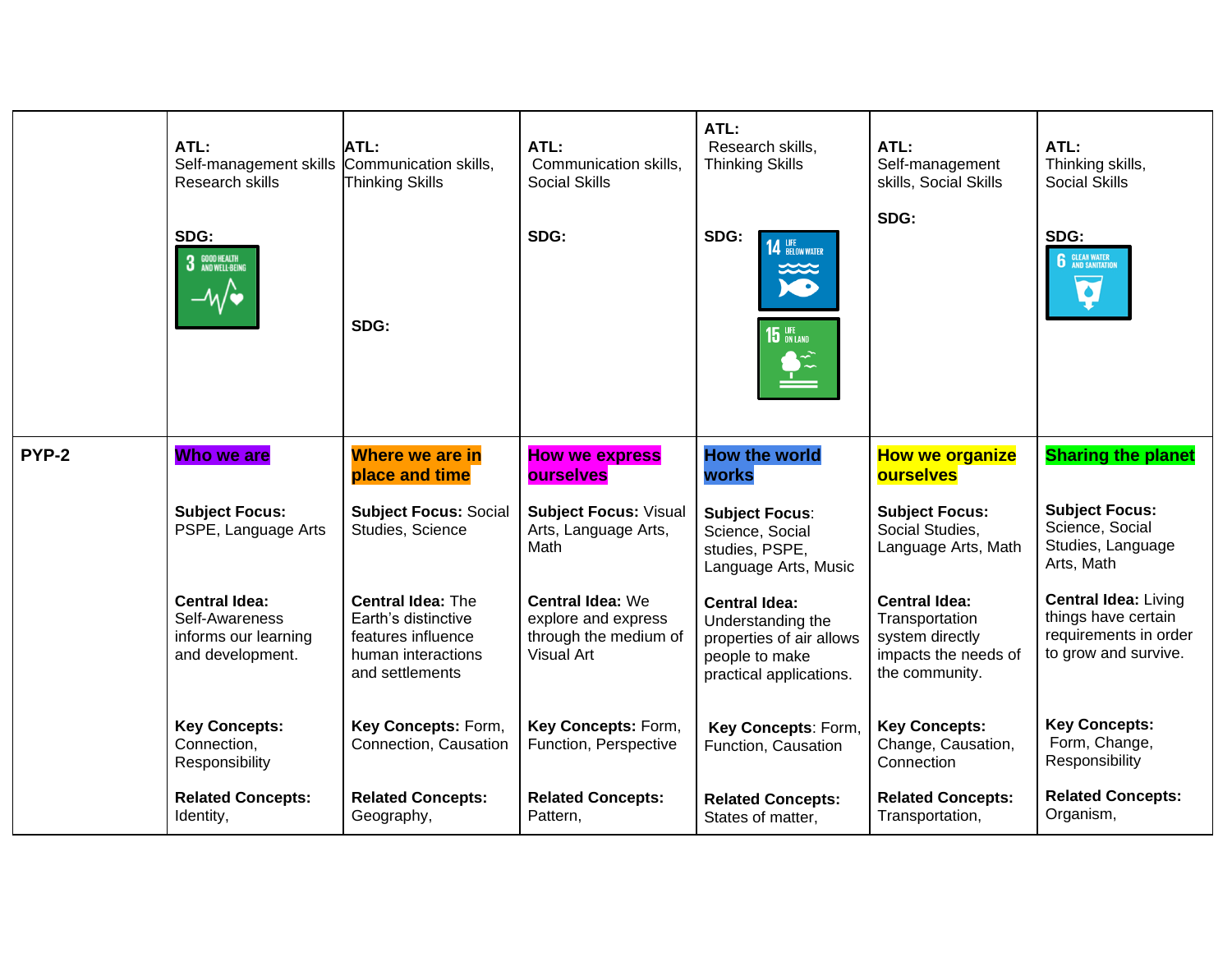| Consequences,<br>Behavior<br>Lines of Inquiry:<br>*Exploring personal<br>characteristics, abilities<br>and interests.<br>*Awareness of<br>ourselves in social<br>situations<br>*Using self-awareness | Structure, Settlement,<br>Impact,<br>Lines of Inquiry:<br>*Different types of<br>landforms on earth<br>*The relationship<br>between location and<br>settlement<br>*Impact of human<br>interaction on the | Communication and<br>Opinion<br><b>Lines of Inquiry:</b><br>*Elements of Art<br>*Expressing yourself<br>through different forms<br>of Art<br>*Finding the artist in<br>me | properties and uses of<br>material, Impact,<br>Opinion,<br>Interdependence<br>Lines of Inquiry:<br>*Properties of air<br>* Different applications<br>of air<br>* The impact of our<br>actions on air quality | History, Progress<br>Lines of Inquiry:<br>*Development of<br>transport system<br>*Purpose of different<br>modes of transport<br>*Systems of<br>transportation<br>respond to changing | Classification,<br>Adaptation, Habitat,<br>Conservation<br><b>Lines of Inquiry:</b><br>*Classification of living<br>organisms<br>*Living things respond<br>to changing<br>environmental<br>conditions<br>*Our responsibility as |
|------------------------------------------------------------------------------------------------------------------------------------------------------------------------------------------------------|----------------------------------------------------------------------------------------------------------------------------------------------------------------------------------------------------------|---------------------------------------------------------------------------------------------------------------------------------------------------------------------------|--------------------------------------------------------------------------------------------------------------------------------------------------------------------------------------------------------------|--------------------------------------------------------------------------------------------------------------------------------------------------------------------------------------|---------------------------------------------------------------------------------------------------------------------------------------------------------------------------------------------------------------------------------|
| to set goals.<br><b>Learner Profile:</b><br>Principled, Open-<br>minded, Balanced                                                                                                                    | physical environment<br><b>Learner Profile:</b><br>Knowledgeable,<br>Reflective                                                                                                                          | <b>Learner Profile:</b><br>Risk taker, Reflective                                                                                                                         | <b>Learner Profile:</b><br>Inquirer,<br>Communicator                                                                                                                                                         | needs<br><b>Learner Profile:</b><br>Thinker, Inquirer                                                                                                                                | global citizens to<br>protect the habitats<br><b>Learner Profile:</b><br>Knowledgeable,                                                                                                                                         |
| ATL:<br>Social skills<br>Self-Management skills                                                                                                                                                      | ATL:<br>Thinking skills<br><b>Communication skills</b>                                                                                                                                                   | ATL:<br><b>Communication skills</b><br>Self-management skills                                                                                                             | ATL:<br>Thinking skills<br>Self-management<br>skills                                                                                                                                                         | ATL:<br>Research skills<br><b>Communication skills</b>                                                                                                                               | Caring<br>ATL:<br>Thinking skills<br>Research<br>skills                                                                                                                                                                         |
| <b>3</b> GOOD HEALTH<br>SDG:                                                                                                                                                                         | 13 CLIMATE<br>ENS<br>SDG:                                                                                                                                                                                | SDG:                                                                                                                                                                      | SDG:<br><b>11 SUSTAINABLE CITIES</b>                                                                                                                                                                         | SDG:<br><b>11 SUSTAINABLE CITIES</b>                                                                                                                                                 | <b>14 LIFE</b> BELOW WATER<br>X<br>SDG:<br>$15$ $\frac{1}{6}$ on land                                                                                                                                                           |
|                                                                                                                                                                                                      |                                                                                                                                                                                                          |                                                                                                                                                                           |                                                                                                                                                                                                              |                                                                                                                                                                                      |                                                                                                                                                                                                                                 |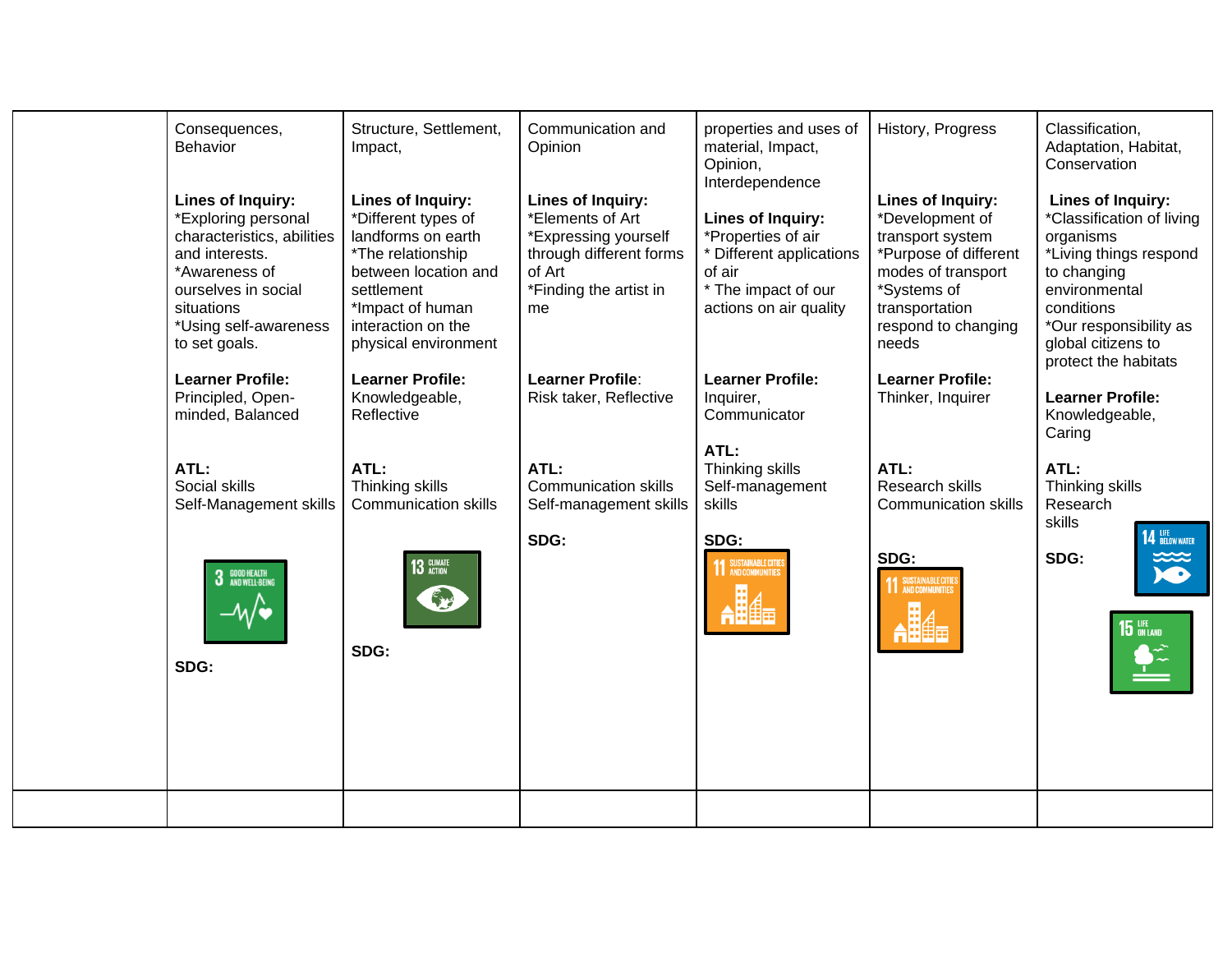| PYP-3 | Who we are                                                                                                                                                                          | Where we are in<br>place and time                                                                                                                                       | <b>How we express</b><br><b>ourselves</b>                                                                                                                                  | <b>How the world</b><br><b>works</b>                                                                                                                                             | <b>How we organize</b><br><b>ourselves</b>                                                                              | <b>Sharing the planet</b>                                                                                                                                                  |
|-------|-------------------------------------------------------------------------------------------------------------------------------------------------------------------------------------|-------------------------------------------------------------------------------------------------------------------------------------------------------------------------|----------------------------------------------------------------------------------------------------------------------------------------------------------------------------|----------------------------------------------------------------------------------------------------------------------------------------------------------------------------------|-------------------------------------------------------------------------------------------------------------------------|----------------------------------------------------------------------------------------------------------------------------------------------------------------------------|
|       | <b>Subject Focus:</b><br>PSPE, Social Studies                                                                                                                                       | <b>Subject Focus:</b><br>PSPE,<br>Social Studies,<br>Language Arts                                                                                                      | <b>Subject Focus:</b><br>Language Arts                                                                                                                                     | <b>Subject Focus:</b><br>Science, Math,<br>Language Arts                                                                                                                         | <b>Subject Focus:</b><br>Social Studies,<br>Language Arts, Math                                                         | <b>Subject Focus:</b><br>Science, Social<br>Studies, Language<br>Arts                                                                                                      |
|       | <b>Central Idea:</b><br>Choices of role models<br>reflect the beliefs and<br>values of individuals<br>and societies                                                                 | <b>Central Idea:</b><br>People expand their<br>understanding of the<br>world through<br>exploration and<br>discovery.                                                   | <b>Central Idea:</b><br>Writing is an important<br>form of expression to<br>communicate our<br>emotions, ideas and<br>feelings.                                            | <b>Central Idea:</b><br>Matter can take many<br>different forms which<br>can be changed to<br>suit different purposes                                                            | <b>Central Idea:</b><br>Media informs,<br>surrounds, and<br>persuades us                                                | <b>Central Idea:</b><br>Sustainability of<br>resources is a shared<br>responsibility                                                                                       |
|       | <b>Key Concepts:</b><br>Causation,<br>Perspective,<br>Connection                                                                                                                    | <b>Key Concepts:</b><br>Change, Connection,<br>Causation                                                                                                                | <b>Key Concepts:</b><br>Function<br>Perspective                                                                                                                            | <b>Key Concepts:</b><br>Form, Function,<br>Change                                                                                                                                | <b>Key Concepts:</b><br>Form, Connection,<br>Perspective                                                                | <b>Key Concepts:</b><br>Form, Causation,<br>Responsibility                                                                                                                 |
|       | <b>Related Concepts:</b><br>Identity, peer pressure,<br>opinion<br>History, identity,<br>perseverance,<br>initiative, self-<br>regulation                                           | <b>Related Concepts:</b><br>History, Geography,<br><b>Discovery</b>                                                                                                     | <b>Related Concepts:</b><br>Opinions,<br>Interpretation, review                                                                                                            | <b>Related Concepts:</b><br>Classification,<br>Changes of state,<br>Chemical and physical<br>change, Gases,<br>Liquids, Properties<br>and uses of materials,<br>Solids           | <b>Related Concepts:</b><br>Role,<br>Communication,<br>Innovation and<br>Progress                                       | <b>Related Concepts:</b><br>Conservation,<br>renewable<br>and non-renewable<br>energy sources,<br>resources,<br>consumption, energy,<br>interdependence,<br>sustainability |
|       | Lines of Inquiry:<br>*Reason for choosing<br>role models<br>*Factors that<br>determine our beliefs<br>and values<br>*Influence of role<br>models on people's<br>choices and actions | Lines of Inquiry:<br>*Key explorers and<br>reasons for exploration<br>*The past, present and<br>the future of<br>exploration<br>* Impact of exploration<br>on our lives | Lines of Inquiry:<br>*Writing as a form of<br>expression<br>*Written<br>communication takes<br>many forms<br>*Techniques to write<br>effectively for different<br>purposes | <b>Lines of Inquiry:</b><br>*The states &<br>properties of matter<br>*Matter can undergo<br>temporary or<br>permanent changes<br>*Practical applications<br>of changes in matter | Lines of Inquiry:<br>*Types of Media<br>*Understanding the<br>role of advertising<br>*Influence of media in<br>our life | Lines of Inquiry:<br>*Earth's resources &<br>their uses<br>* Importance of<br>sustaining Earth's<br>resources<br>* Practices we adopt to<br>protect earth's<br>resources   |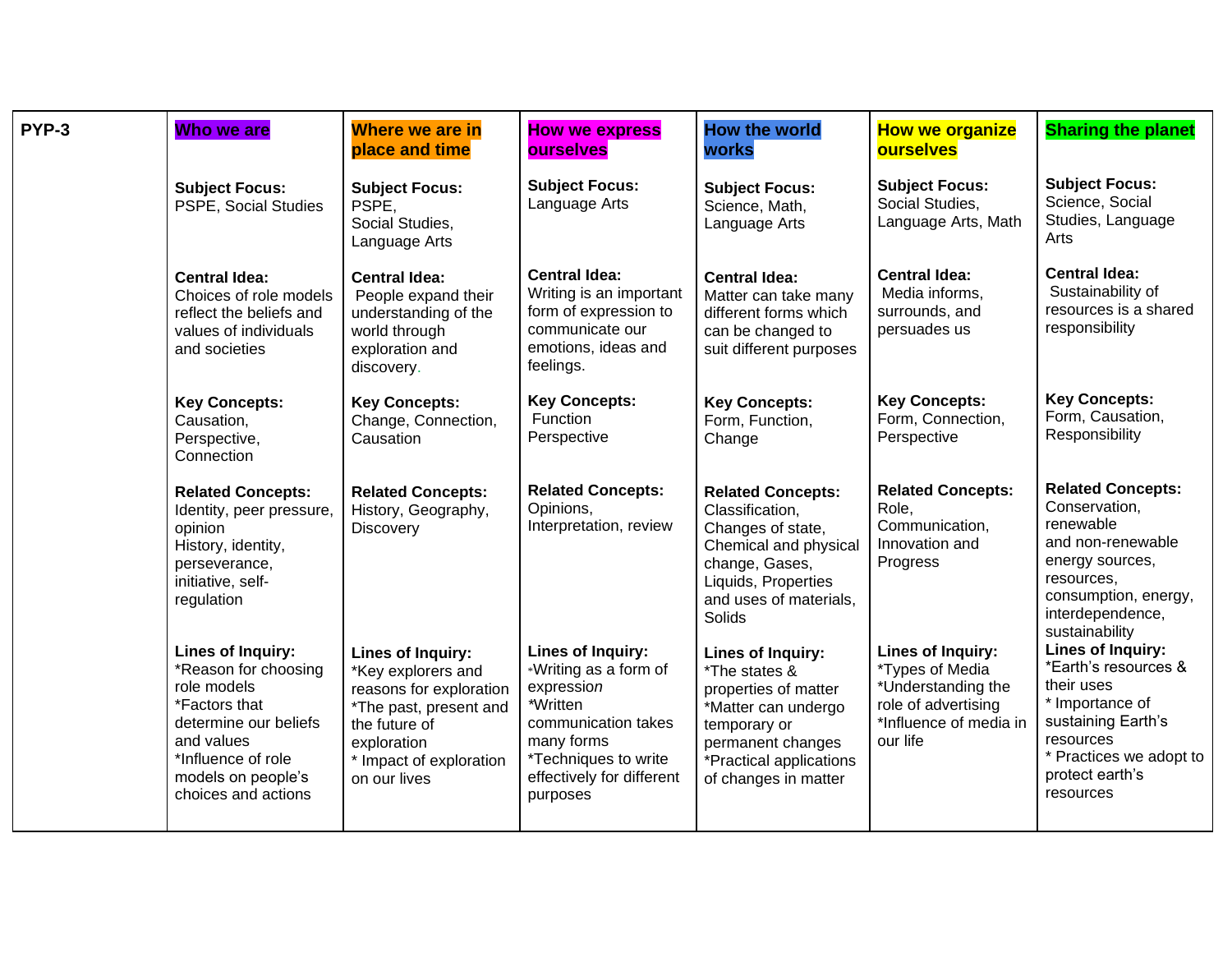|       | <b>Learner Profile:</b><br>Caring, Inquirer,<br>Principled                                                                                 | <b>Learner Profile:</b><br>Knowledgeable,<br>Inquirers,<br><b>Risk Taker</b>                 | <b>Learner Profile:</b><br>Communicators,<br>Risk Takers,<br>Reflective                        | <b>Learner Profile:</b><br>Inquirer,<br>Knowledgeable                                                        | <b>Learner Profile:</b><br>Knowledgeable,<br>Thinker, Open<br>minded                                                    | Learner profile:<br>Caring,<br>Knowledgeable,<br>Principled                                                                   |
|-------|--------------------------------------------------------------------------------------------------------------------------------------------|----------------------------------------------------------------------------------------------|------------------------------------------------------------------------------------------------|--------------------------------------------------------------------------------------------------------------|-------------------------------------------------------------------------------------------------------------------------|-------------------------------------------------------------------------------------------------------------------------------|
|       | ATL:<br><b>Thinking Skills</b><br><b>Research Skills</b><br>SDG:                                                                           | ATL:<br><b>Research Skills</b><br><b>Communication Skills</b><br>SDG:                        | ATL:<br><b>Thinking Skills</b><br>Self-management Skill<br><b>Communication Skills</b><br>SDG: | ATL:<br>Thinking Skills,<br>Research skills<br>SDG:                                                          | ATL:<br>Communication skills,<br>Research skills<br>SDG:                                                                | ATL:<br>Thinking skills,<br>Research skills, Self-<br>management skills<br>SDG:                                               |
|       |                                                                                                                                            |                                                                                              |                                                                                                |                                                                                                              |                                                                                                                         | <b>AFFORDABLE AND</b><br><b>CLEAN ENERGY</b>                                                                                  |
| PYP-4 | Who we are                                                                                                                                 | <b>Where we are in</b><br>place and time                                                     | <b>How we express</b><br><b>ourselves</b>                                                      | <b>How the world</b><br>works                                                                                | <b>How we organize</b><br><b>ourselves</b>                                                                              | <b>Sharing the planet</b>                                                                                                     |
|       | <b>Subject Focus:</b><br>Science, PSPE,<br>Language Arts, Math                                                                             | <b>Subject Focus:</b><br>Social studies, Visual<br>Arts, Math, Language<br>Arts, PSPE, Music | <b>Subject Focus:</b><br>Language Arts                                                         | <b>Subject Focus:</b><br>Science, PSPE, Math,<br>Language Arts, Music<br>and Visual Arts                     | <b>Subject Focus:</b><br>Social studies, PSPE,<br>Math, Language Arts,<br>Visual Art & Music                            | <b>Subject Focus:</b><br>Science, Social<br>studies, Language<br>Arts, Art                                                    |
|       | <b>Central Idea:</b><br>The<br>human<br>body<br>consists<br>of<br>many<br>interrelated<br>systems<br>that assist in smooth<br>functioning. | <b>Central Idea:</b><br>Migration is a response<br>to challenges, risks<br>and opportunities | <b>Central Idea:</b><br>We express our ideas<br>and emotions through<br>poetry                 | <b>Central Idea:</b><br>Force and motion are<br>applied to simple<br>machines which make<br>our lives easier | <b>Central Idea:</b><br>People and<br>organizations have<br>responded to the<br>current crisis in a<br>variety of ways. | <b>Central Idea:</b><br>Biodiversity relies on<br>maintaining the<br>interdependent<br>balance of organisms<br>within systems |
|       | <b>Key Concepts:</b>                                                                                                                       | <b>Key Concepts:</b>                                                                         | <b>Key Concepts:</b>                                                                           | <b>Key Concepts:</b>                                                                                         | <b>Key Concepts:</b>                                                                                                    | <b>Key Concepts:</b>                                                                                                          |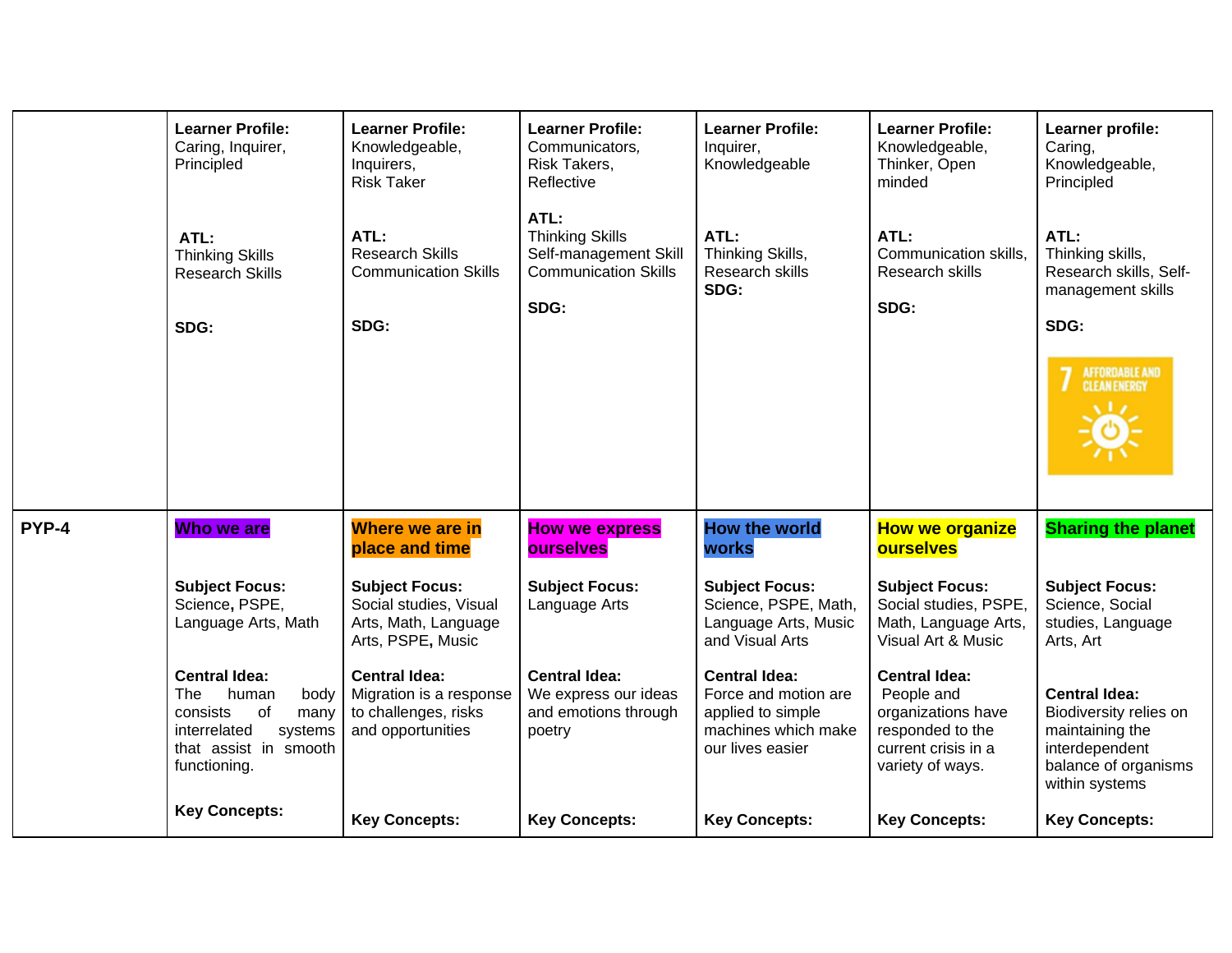| Function,<br>Connection<br>Responsibility                                                                                    | Causation<br>Change<br>Perspective                                                                                                                                    | Form<br>Perspective                                                                                                                                                    | Form<br>Function<br>Connection                                                                                                                                                                          | Causation,<br>Change,<br>Responsibility                                                                                                                                                            | Causation,<br>Connection,<br>Responsibility                                                                                                                                                         |
|------------------------------------------------------------------------------------------------------------------------------|-----------------------------------------------------------------------------------------------------------------------------------------------------------------------|------------------------------------------------------------------------------------------------------------------------------------------------------------------------|---------------------------------------------------------------------------------------------------------------------------------------------------------------------------------------------------------|----------------------------------------------------------------------------------------------------------------------------------------------------------------------------------------------------|-----------------------------------------------------------------------------------------------------------------------------------------------------------------------------------------------------|
| <b>Related Concepts:</b><br>Systems<br>Interdependence                                                                       | <b>Related Concepts:</b><br><b>Social studies</b><br>Geography<br>Migration<br>Impact<br>Math-<br>Collect, organize,<br>represent and interpret                       | <b>Related Concepts:</b><br>Pattern, Interpretation,<br>Opinion.                                                                                                       | <b>Related Concepts:</b><br>Science-<br>physics, force, gravity,<br>friction, work                                                                                                                      | <b>Related Concepts:</b><br>Impact<br>Adaptation,<br>Ownership                                                                                                                                     | <b>Related Concepts:</b><br>Science-Habitat,<br>Adaptation,<br>Biodiversity,<br>Interdependence,<br>Conservation<br><b>Social studies</b><br>Conservation,<br>Ecology, Pollution,<br>Sustainability |
| Lines of Inquiry:<br>*Human body systems<br>*Interdependence of<br>body systems<br>*Choices that impact<br>on these systems  | Lines of Inquiry:<br>*Early human<br>migrations<br>*Reasons why people<br>continue to migrate<br>today<br>*The effects of<br>migration on us as a<br>global community | Lines of Inquiry:<br>*Forms of poetry and<br>poetic elements<br>*Ways to express<br>feelings and thoughts<br>through poems<br>*Purpose and<br>interpretation of poetry | <b>Lines of Inquiry:</b><br>*Forces and motion<br>around us<br>*Impact of force and<br>motion on simple<br>machines<br>*Applying our<br>understanding of force<br>and motion can<br>increase efficiency | <b>Lines of Inquiry:</b><br>*Effects of the current<br>crisis<br>*Adapting to the new<br>normal<br>* Role of communities<br>and organizations<br>towards minimizing<br>the impact of the<br>crisis | Lines of Inquiry:<br>*Nature of biodiversity<br>*Interdependence of<br>organisms within<br>ecosystems and<br>biomes<br>*Human interactions<br>that affect the balance<br>of an ecosystem            |
| Learner profile:<br>Inquirer<br>Knowledgeable<br><b>Balanced</b><br>ATL:<br>Self-management skill,<br><b>Research skills</b> | Learner profile:<br>Open-minded<br>Caring<br>Communicator<br>ATL:<br><b>Communication skills</b><br>Research skills<br>Thinking skills                                | Learner profile:<br>Open-minded<br>Reflective<br>ATL:<br><b>Communication skills</b><br>Thinking skills                                                                | Learner profile:<br>Inquirer, Reflective<br>ATL:<br>Thinking skills<br>Research skills                                                                                                                  | Learner profile:<br>Caring<br>Balanced<br>ATL:<br>Self-management<br>Thinking skills                                                                                                               | Learner profile:<br>Knowledgeable<br>Caring<br>Principled<br>ATL:<br>Thinking skills,<br>Research skills                                                                                            |
| SDG:                                                                                                                         | SDG:                                                                                                                                                                  | SDG:                                                                                                                                                                   | SDG:                                                                                                                                                                                                    | SDG:                                                                                                                                                                                               | SDG:                                                                                                                                                                                                |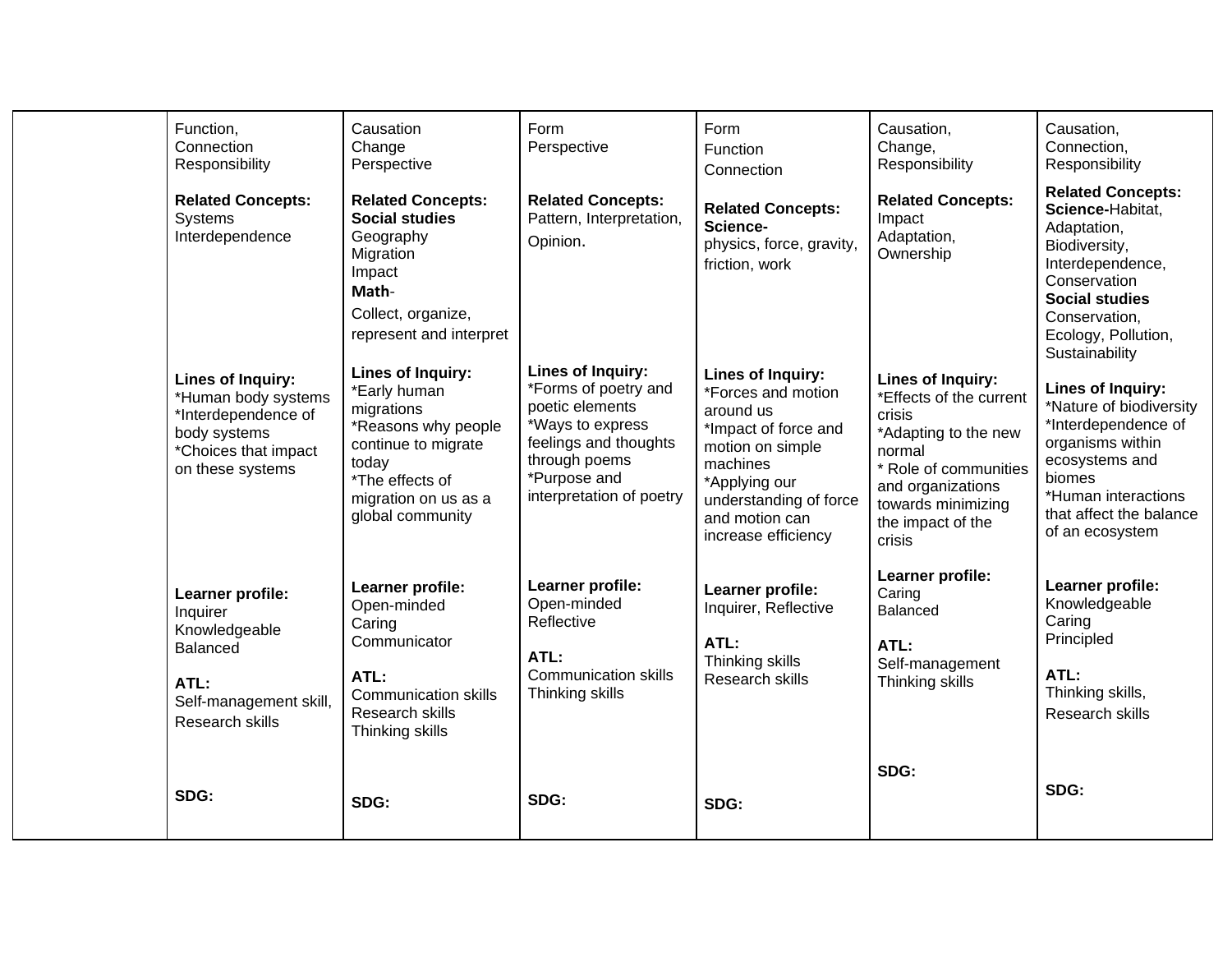|       | GOOD HEALTH<br>And Well-Being                                                                                                                                                                                                                                                      | 7 PARTNERSHIPS<br>$\bigcirc$                                                                                                                                                                                                                                                                                                  |                                                                                                                                                                                                                                                                                                                                                                                 |                               |                                                                                                                                                                                                                                                                                                                        | $15$ on land<br>2 RESPONSIBLE<br><b>AND PRODUCTI</b>                                                                                                                                                                                                                                                                            |
|-------|------------------------------------------------------------------------------------------------------------------------------------------------------------------------------------------------------------------------------------------------------------------------------------|-------------------------------------------------------------------------------------------------------------------------------------------------------------------------------------------------------------------------------------------------------------------------------------------------------------------------------|---------------------------------------------------------------------------------------------------------------------------------------------------------------------------------------------------------------------------------------------------------------------------------------------------------------------------------------------------------------------------------|-------------------------------|------------------------------------------------------------------------------------------------------------------------------------------------------------------------------------------------------------------------------------------------------------------------------------------------------------------------|---------------------------------------------------------------------------------------------------------------------------------------------------------------------------------------------------------------------------------------------------------------------------------------------------------------------------------|
| PYP-5 | Who we are                                                                                                                                                                                                                                                                         | <b>Where we are in</b><br>place and time                                                                                                                                                                                                                                                                                      | <b>How we express</b><br><b>ourselves</b>                                                                                                                                                                                                                                                                                                                                       | <b>How the world</b><br>works | <b>How we organize</b><br><b>ourselves</b>                                                                                                                                                                                                                                                                             | <b>Sharing the planet</b>                                                                                                                                                                                                                                                                                                       |
|       | <b>Subject Focus:</b><br>PSPE, Science<br><b>Central Idea: The</b><br>choices people make<br>affect their health and<br>wellbeing.<br><b>Key Concepts:</b><br>Change,<br>Responsibility,<br>Perspective<br><b>Related Concepts:</b><br>Growth, Relationships,<br>Behavior, Balance | <b>Subject Focus: Social</b><br>Studies, Science,<br>Music, Visual Art<br><b>Central Idea: Ancient</b><br>civilizations continue to<br>influence our everyday<br>lives<br><b>Key Concepts:</b><br>Causation, Change,<br>Connection<br><b>Related Concepts:</b><br>History, Civilization,<br>Progress, Artefacts,<br>Geography | <b>Subject Focus:</b><br>Performing Art<br><b>Central Idea:</b><br>Responsible actors<br>express themselves<br>using elements of<br>drama creatively.<br>Key Concepts: Form,<br>Function, Connection,<br>Responsibility<br><b>Related Concepts:</b><br>Elements of drama<br>Story/Plot, Role<br>Actors/characters/<br>audience/group/charac<br>terization<br>Rhyme/rhythm/sound | <b>Exhibition unit 2022</b>   | <b>Subject Focus:</b><br>Social Studies, Math<br>(data handling)<br><b>Central Idea: A</b><br>marketplace is a<br>system of exchange<br>that serves the needs<br>of a community.<br><b>Key Concepts:</b><br>Function, Connection,<br>Responsibility<br><b>Related Concepts:</b><br>Production,<br>Innovation, Progress | <b>Subject Focus:</b><br>Social studies, PSPE<br><b>Central Idea:</b><br>Children<br>worldwide<br>experience<br>challenges in<br>protecting their<br>rights to survive<br>and thrive<br><b>Key Concepts:</b><br>Form, Function,<br>Responsibility<br><b>Related Concepts:</b><br>Human rights,<br>Responsibilities,<br>Equality |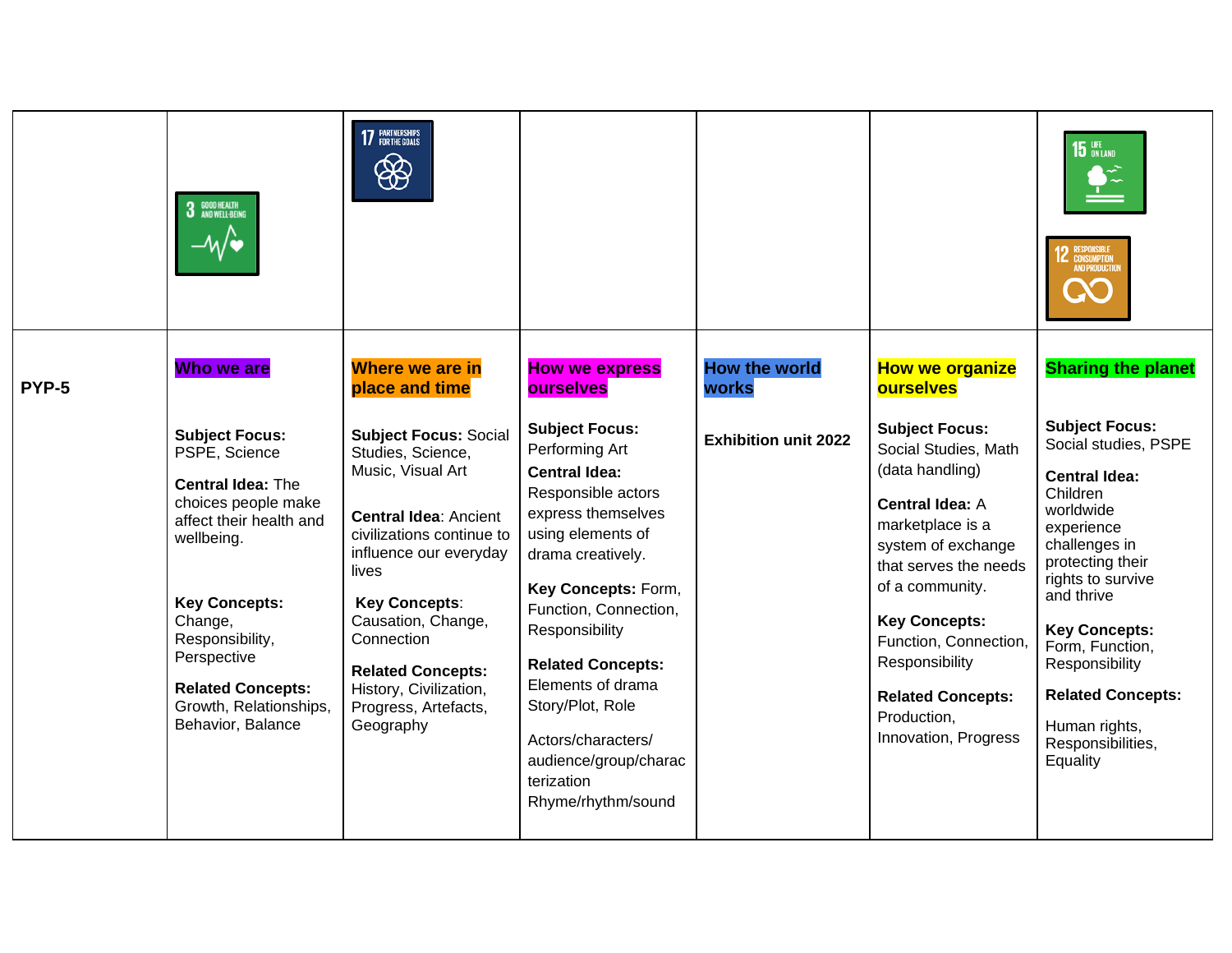| <b>Lines of Inquiry:</b><br>*Factors that<br>contribute to well<br>being<br>*Concept of Personal<br>wellbeing (physical,<br>mental, social and<br>spiritual)<br>*Encouraging<br>growth mindset<br>Learner profile:<br>Reflective, Balanced<br>ATL:<br>Self-Management<br>skills,<br>Social skills.<br>SDG:<br>GOOD HEALTH<br>AND WELL-BEING | Lines of Inquiry:<br>*Ancient<br>civilizations<br>around the world<br>*History and life in<br>ancient<br>Civilization<br>* Impact of ancient life<br>on our everyday lives.<br><b>Learner Profile:</b><br>Inquirer.<br>Knowledgeable<br>ATL: Research skills,<br><b>Communication Skills</b><br>SDG:<br>SUSTAINABLE CITY<br>AND COMMUNITIES<br><b>9 INDUSTRY, INNOVATIO</b><br>AND INFRASTRUCTUR | effects<br>Movement/gesture/voic<br>e/body/expression<br>Etiquette<br><b>Lines of Inquiry:</b><br>*Elements of Drama<br>*Dramatic<br>styles/genres used<br>for acting<br>*Communicating<br>with an audience<br>*Dramaturge a play<br>Learner profile:<br>Communicator, Risk<br>Taker, Caring, Open<br>Minded, Reflective<br>ATL:<br>Communication<br><b>Skills</b><br>Self-Management<br><b>Skills</b><br>SDG:<br>QUALITY<br>EDUCATION |  | Lines of Inquiry:<br>*Exchange of<br>goods and services<br>*Types of markets<br>*Our responsibility<br>to make informed<br>choices<br>Learner profile:<br>Principled, Risk Taker<br>ATL:<br>Social and<br>communication<br>skills<br>SDG:<br><b>8</b> DECENT WORK AND<br>RESPONSIBLE<br>Consumption<br>Andproductio | Lines of Inquiry:<br>* Human rights and<br>responsibilities<br>*Challenges and<br>risks that children<br>face<br>*Ways in which<br>individuals and<br>organizations work to<br>protect children from<br>risk.<br>Learner profile:<br>Caring and Inquirer<br>ATL:<br>Research skills,<br><b>Thinking Skills</b><br><b>SDG: Gender Equality</b><br>5<br>GENDER<br>EQUALITY |
|---------------------------------------------------------------------------------------------------------------------------------------------------------------------------------------------------------------------------------------------------------------------------------------------------------------------------------------------|--------------------------------------------------------------------------------------------------------------------------------------------------------------------------------------------------------------------------------------------------------------------------------------------------------------------------------------------------------------------------------------------------|----------------------------------------------------------------------------------------------------------------------------------------------------------------------------------------------------------------------------------------------------------------------------------------------------------------------------------------------------------------------------------------------------------------------------------------|--|---------------------------------------------------------------------------------------------------------------------------------------------------------------------------------------------------------------------------------------------------------------------------------------------------------------------|--------------------------------------------------------------------------------------------------------------------------------------------------------------------------------------------------------------------------------------------------------------------------------------------------------------------------------------------------------------------------|
|---------------------------------------------------------------------------------------------------------------------------------------------------------------------------------------------------------------------------------------------------------------------------------------------------------------------------------------------|--------------------------------------------------------------------------------------------------------------------------------------------------------------------------------------------------------------------------------------------------------------------------------------------------------------------------------------------------------------------------------------------------|----------------------------------------------------------------------------------------------------------------------------------------------------------------------------------------------------------------------------------------------------------------------------------------------------------------------------------------------------------------------------------------------------------------------------------------|--|---------------------------------------------------------------------------------------------------------------------------------------------------------------------------------------------------------------------------------------------------------------------------------------------------------------------|--------------------------------------------------------------------------------------------------------------------------------------------------------------------------------------------------------------------------------------------------------------------------------------------------------------------------------------------------------------------------|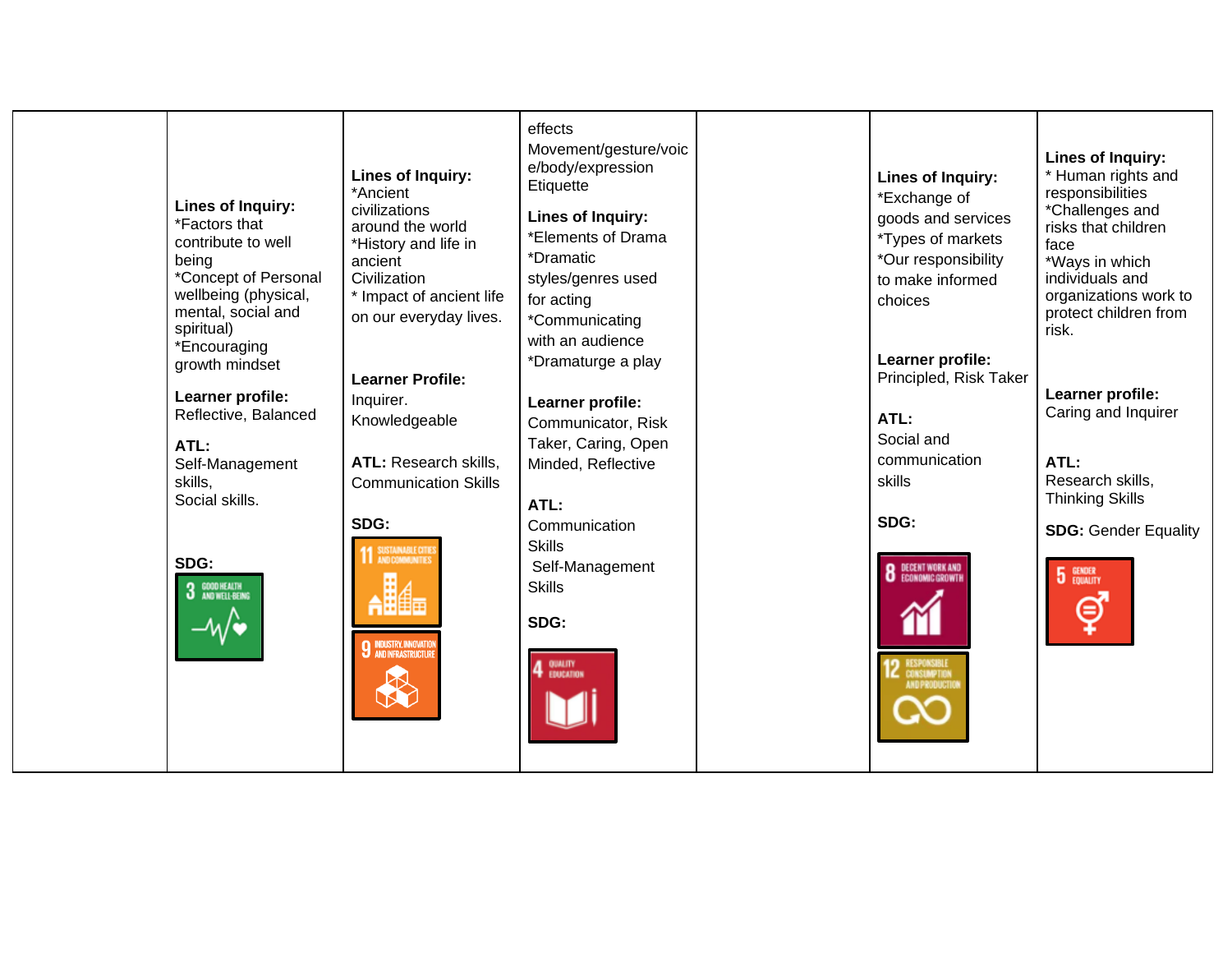#### **POI Alignment (Key concepts across TD Themes)Table 1**

| <b>TD Theme</b>  | Who we are                                    | Where we are in<br>place and time   | How we<br>express<br>ourselves    | How the world<br>works        | How we<br>organize<br>ourselves           | <b>Sharing the Planet</b>                 |
|------------------|-----------------------------------------------|-------------------------------------|-----------------------------------|-------------------------------|-------------------------------------------|-------------------------------------------|
| <b>Grades</b>    |                                               |                                     |                                   |                               |                                           |                                           |
| EY1              | Form, Function,<br>Change                     |                                     | Form,<br>Perspective              |                               | Causation,<br>Function,<br>Responsibility | Form,<br>Connection,<br>Responsibility    |
| EY <sub>2</sub>  | Causation,<br>Perspective,<br><b>Function</b> |                                     | Form,<br>Perspective              | Change,<br>Causation          |                                           | Form, Responsibility,<br>Connection       |
| EY3              | Function<br>Responsibility                    | Form,<br>Perspective,<br>Change     | Form.<br>Causation,<br>Connection | Form, Function,<br>Connection |                                           |                                           |
| PYP <sub>1</sub> | Form, Function,<br>Responsibility             | Form, Connection,<br>Function       | Form,<br>Function,<br>Perspective | Form, Change,<br>Connection   | Form, Function<br>Responsibility          | Causation, Perspective,<br>Responsibility |
| PYP <sub>2</sub> | Connection,<br>Responsibility                 | Form, Connection,<br>Causation      | Form,<br>Function,<br>Perspective | Form, Function,<br>Causation  | Change,<br>Causation,<br>Connection       | Form, Change,<br>Responsibility           |
| PYP <sub>3</sub> | Connection,<br>Perspective,<br>Causation      | Change,<br>Connection,<br>Causation | Function,<br>Perspective          | Form,<br>Function,<br>Change  | Form,<br>Connection,<br>Perspective       | Form,<br>Causation,<br>Responsibility     |
| PYP4             | Function,<br>Connection,                      | Causation,<br>Change,               | Form,<br>Perspective              | Form,                         | Causation,<br>Change,                     | Causation,                                |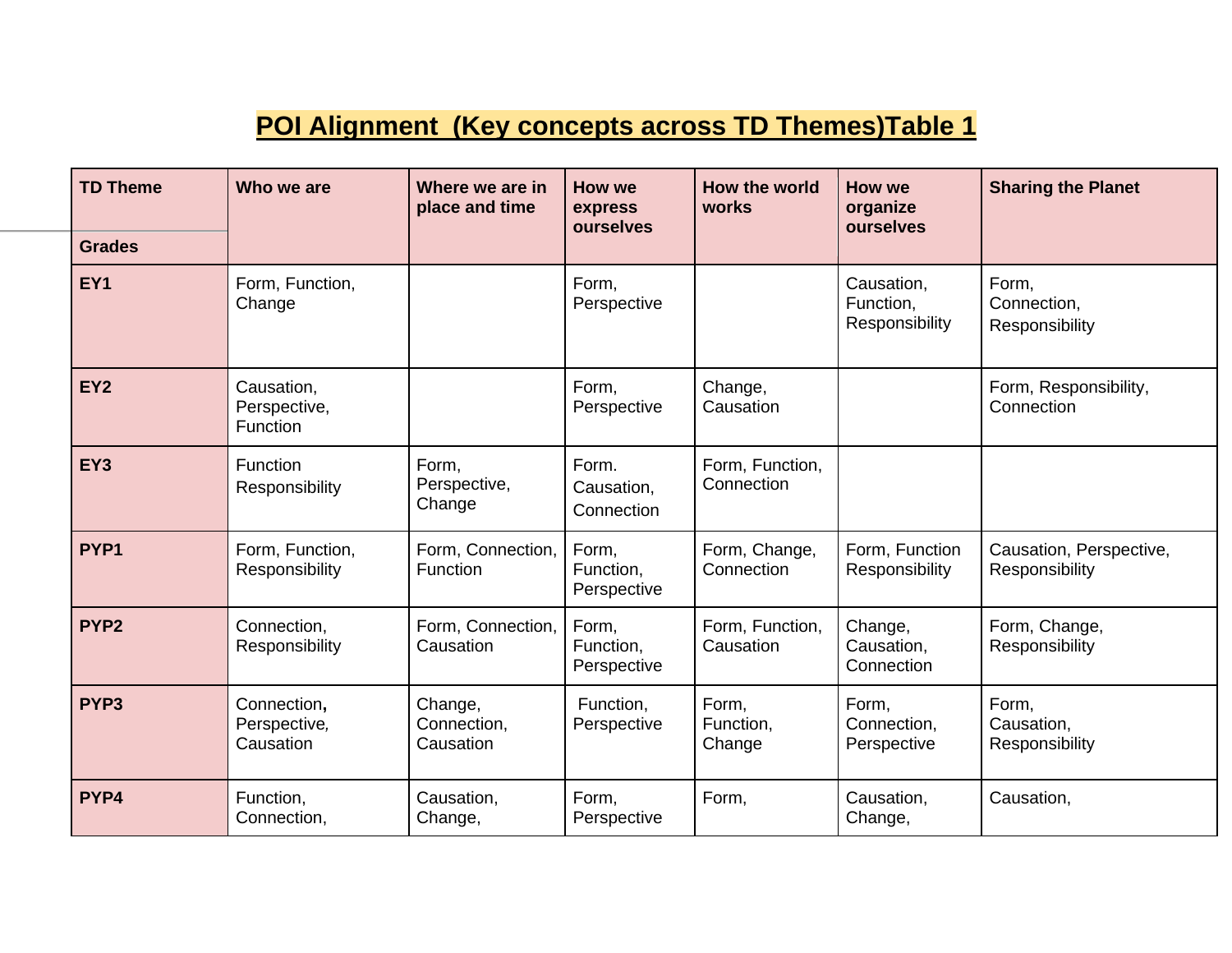|                  | Responsibility                            | Perspective                         |                                                     | Function,<br>Connection | Responsibility                             | Connection,<br>Responsibility        |
|------------------|-------------------------------------------|-------------------------------------|-----------------------------------------------------|-------------------------|--------------------------------------------|--------------------------------------|
| PYP <sub>5</sub> | Change,<br>Responsibility,<br>Perspective | Causation,<br>Change,<br>Connection | Form,<br>Function,<br>Responsibility,<br>Connection | <b>Exhibition Unit</b>  | Function,<br>Connection,<br>Responsibility | Form,<br>Function,<br>Responsibility |

## **POI Alignment (Key concepts across TD Themes)Table 2**

| <b>TD Themes</b>      | Who we are     | Where we are<br>in place and<br>time | How we<br>express<br>ourselves | How the world<br>works                         | How we<br>organize<br>ourselves | <b>Sharing the</b><br>planet |
|-----------------------|----------------|--------------------------------------|--------------------------------|------------------------------------------------|---------------------------------|------------------------------|
| <b>Key concepts</b>   |                |                                      |                                | (All concepts<br>considered for<br>exhibition) |                                 |                              |
| Form                  | $\overline{2}$ | 3                                    |                                | 5                                              | $\overline{2}$                  | 5                            |
| <b>Function</b>       | 4              |                                      | 4                              | 4                                              | 3                               |                              |
| Change                | $\overline{2}$ | 4                                    | 0                              | 3                                              | $\overline{2}$                  |                              |
| <b>Connection</b>     | 3              | $\overline{4}$                       | 2                              | 3                                              | 3                               | 3                            |
| <b>Causation</b>      |                | 4                                    |                                | $\overline{2}$                                 | 3                               | 3                            |
| <b>Perspective</b>    | 3              | $\overline{2}$                       | 6                              |                                                | 1                               |                              |
| <b>Responsibility</b> | 5              | $\mathbf 0$                          |                                |                                                | 4                               | $\overline{7}$               |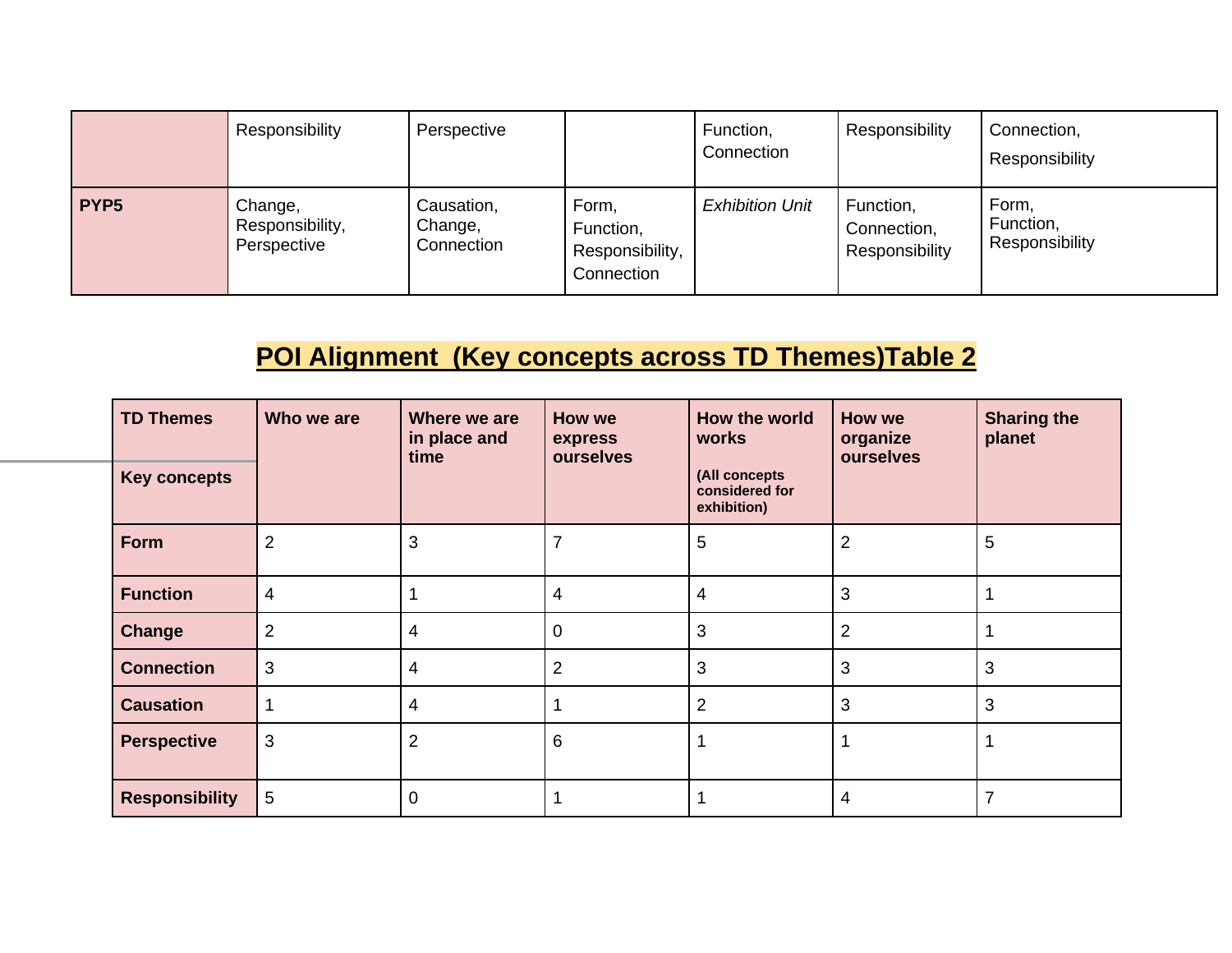#### **Table 3 POI Alignment (Subject focus across TD Themes- using symbols below )**

**★** Social Studies **z** Math **The Arts** 

A Language Arts Science C PSPE

| <b>TD Themes</b><br><b>Grades</b> | Who we are                                                                      | Where we are in<br>place and time                               | How we express<br>ourselves                                                                | How the world<br>works                                                     | <b>How we</b><br>organize<br>ourselves                                                                       | <b>Sharing the</b><br>planet                                                           |
|-----------------------------------|---------------------------------------------------------------------------------|-----------------------------------------------------------------|--------------------------------------------------------------------------------------------|----------------------------------------------------------------------------|--------------------------------------------------------------------------------------------------------------|----------------------------------------------------------------------------------------|
| EY <sub>1</sub>                   | Science<br><mark>ු</mark> PSPE<br>$ \mathsf{x} $ Math<br><b>△</b> Language Arts |                                                                 | <b>C</b> The Arts (Visual<br>arts, drama)<br><b>A</b> Language Arts<br><mark>ු</mark> PSPE |                                                                            | <b>I</b> Social<br><b>Studies</b><br><b>A</b> Language<br>Arts<br><mark>ු</mark> PSPE<br>$ \mathsf{x} $ Math | Science<br>$\overline{x}$ Math<br><b>△</b> Language Arts                               |
| <b>EY 2</b>                       | Social Studies<br><mark>ා</mark> PSPE<br><b>A</b> Language Arts                 |                                                                 | <b>4</b> The Arts (Visual<br>arts, music,<br>dramas, dance)<br><b>A</b> Language Arts      | Science<br>Social Studies<br>$ \mathsf{x} $ Math<br><b>A</b> Language Arts |                                                                                                              | Science<br><b>△</b> Language Arts<br><b>Social Studies</b><br>✿<br>$ \mathsf{x} $ Math |
| EY3                               | Science<br><mark>ු</mark> PSPE<br>$ \mathsf{x} $ Math<br><b>A</b> Language Arts | Social Studies<br>$ \mathsf{x} $ Math<br><b>A</b> Language Arts | Social Studies<br><mark>ු</mark> PSPE<br><b>A</b> Language Arts<br><b>C</b> The Arts (VA)  | Science<br>$ \mathsf{x} $ Math<br><b>A</b> Language Arts                   |                                                                                                              |                                                                                        |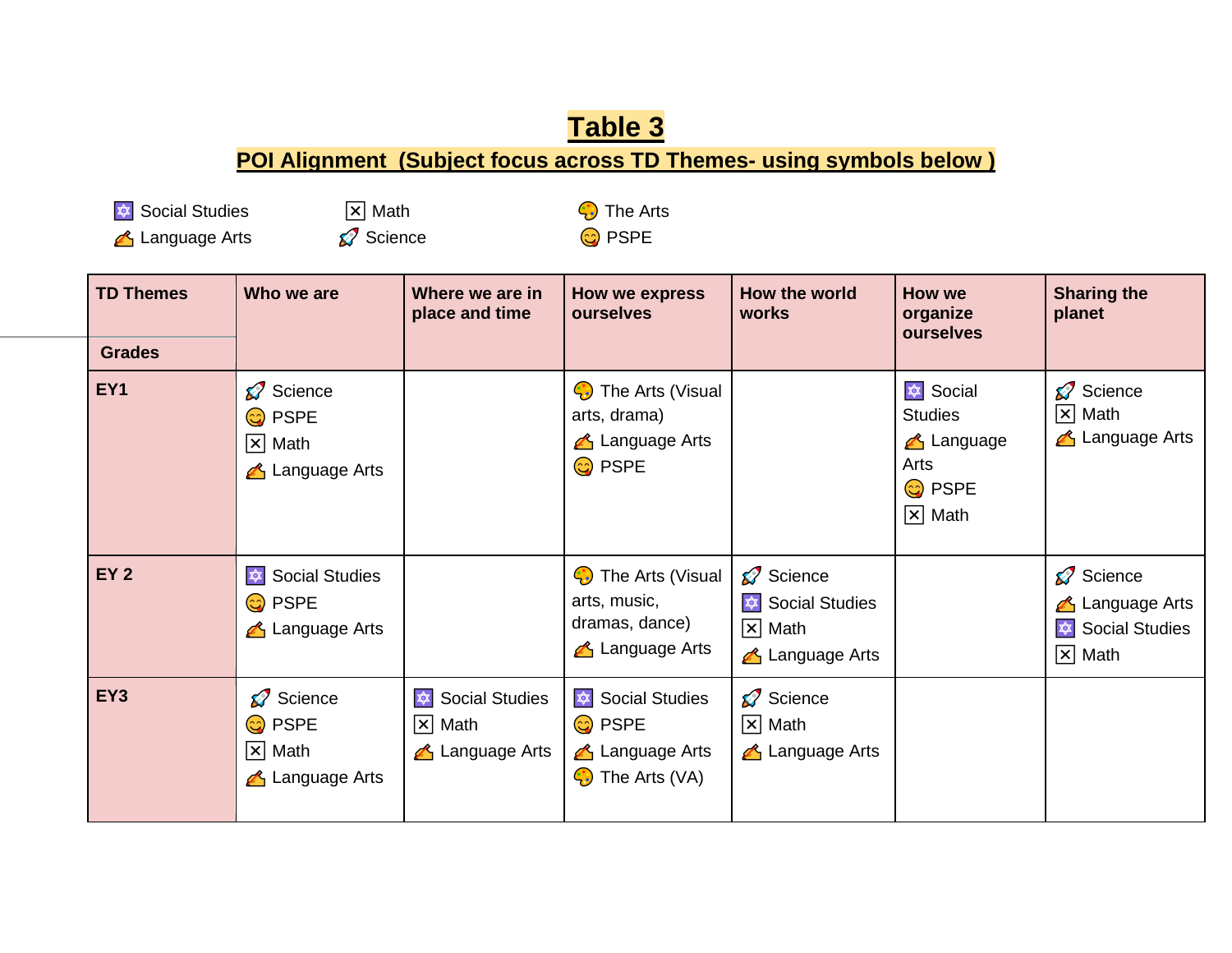| PYP1             | Science<br><mark>ා</mark> PSPE                                    | Social Studies                                                                                                      | Language Arts<br><b>C</b> The Arts (VA)                                       | Science                                                                                           | <mark>ු</mark> PSPE<br>$ \mathsf{x} $ Math                                                                                   | Science<br>Social Studies                                                                            |
|------------------|-------------------------------------------------------------------|---------------------------------------------------------------------------------------------------------------------|-------------------------------------------------------------------------------|---------------------------------------------------------------------------------------------------|------------------------------------------------------------------------------------------------------------------------------|------------------------------------------------------------------------------------------------------|
| PYP <sub>2</sub> | <mark>ා</mark> PSPE<br><b>A</b> Language Arts                     | Social Studies<br>Science                                                                                           | <b>C</b> The Arts (VA)<br><b>A</b> Language Arts<br>$\boxed{\mathsf{x}}$ Math | Science<br>Social Studies<br><mark>ා</mark> PSPE<br>Language Arts<br><b>C</b> The Arts<br>(Music) | Social<br><b>Studies</b><br><b>A</b> Language<br>Arts<br>$\boxed{\mathsf{x}}$ Math                                           | Science<br>Social Studies<br><b>A</b> Language Arts<br>$ \mathsf{x} $ Math                           |
| PYP <sub>3</sub> | <mark>ු</mark> PSPE<br><b>Social Studies</b><br>本                 | <mark>ු</mark> PSPE<br>Social Studies<br><b>A</b> Language Arts                                                     | <b>A</b> Language Arts                                                        | Science<br>$ \mathsf{x} $ Math<br><b>A</b> Language Arts                                          | <b>I</b> Social<br><b>Studies</b><br>$ \mathsf{x} $ Math<br><b>A</b> Language<br>Arts                                        | Science<br>Social Studies<br><b>A</b> Language Arts                                                  |
| PYP4             | Science,<br><b>O</b> PSPE<br>$ \mathsf{X} $ Math<br>Language Arts | Social studies,<br><b>C</b> ) The Arts (VA,<br>Music)<br>$\sqrt{\mathsf{x}}$ Math<br>Language Arts<br><b>O</b> PSPE | <b>A</b> Language Arts                                                        | Science<br>$\sqrt{X}$ Math<br>Language Arts<br><b>OPSPE</b><br><b>C</b> ) The Arts (VA,<br>Music) | Social studies<br><b>C</b> The Arts (VA,<br>Music)<br>$ \mathsf{x} $ Math,<br><b>A</b> Language<br>Arts<br>C <sub>PSPE</sub> | Science,<br>$\big  \mathbf{\Phi} \big $ Social studies,<br>Language Arts<br><b>C</b> ) The Arts (VA) |
| PYP <sub>5</sub> | <mark>ා</mark> PSPE<br>Science                                    | $ \mathsf{x} $ Math<br>Science<br>Social Studies<br><b>O</b> The Arts (VA,<br>Music)                                | <b>C</b> The Arts<br>(Drama)                                                  | Science                                                                                           | $\frac{1}{2}$ Social<br><b>Studies</b><br>$ \mathsf{x} $ Math                                                                | $\frac{1}{2}$<br><b>Social Studies</b><br>$\odot$<br><b>PSPE</b>                                     |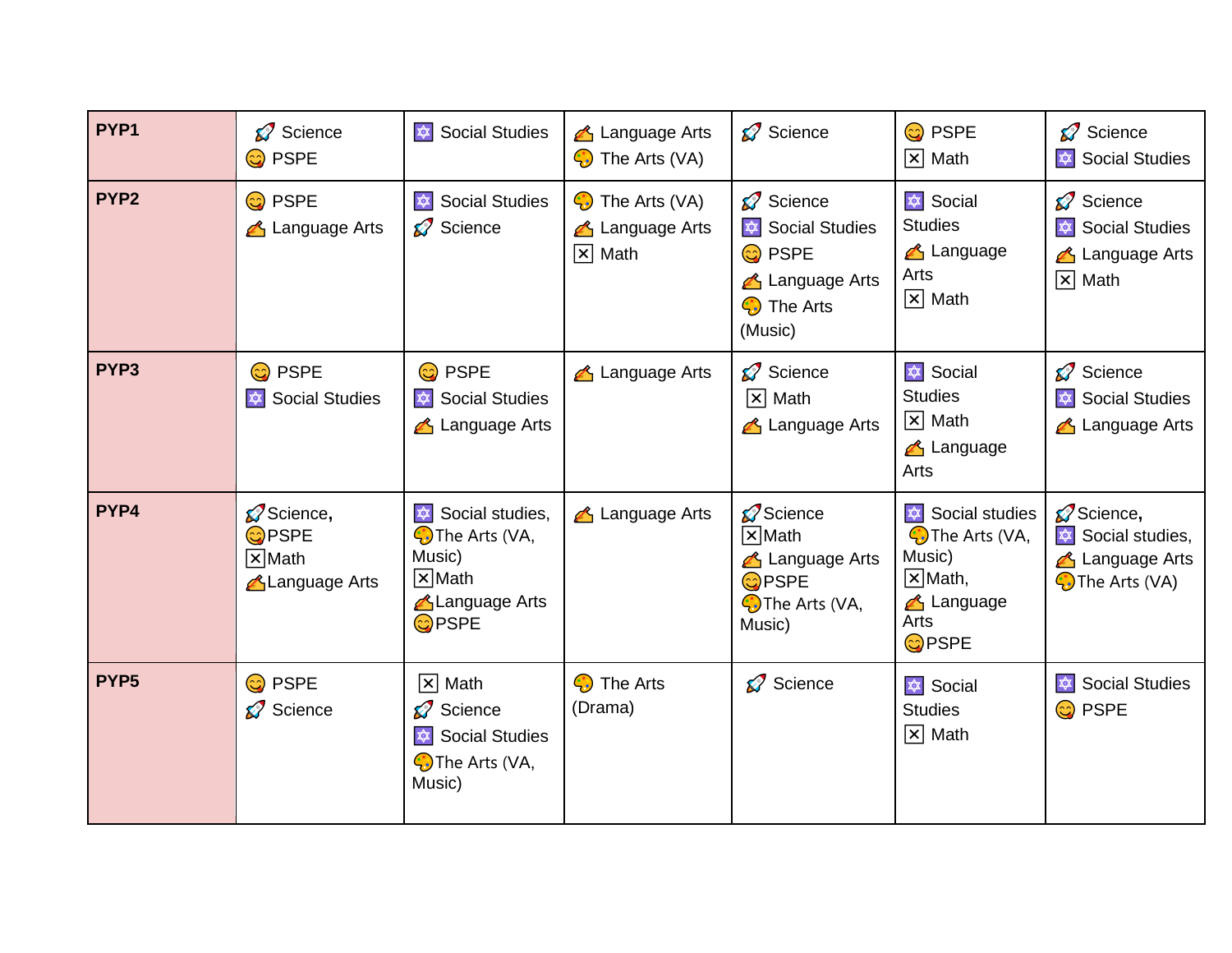# **POI Alignment (Subject focus across TD Themes) Table 4**

| <b>TD Themes</b>      | Who we are     | Where we are<br>in place and<br>time | How we<br>express | How the world<br>How we<br>works<br>organize<br>ourselves<br>ourselves |   | <b>Sharing the</b><br>planet |
|-----------------------|----------------|--------------------------------------|-------------------|------------------------------------------------------------------------|---|------------------------------|
| <b>Subject focus</b>  |                |                                      |                   |                                                                        |   |                              |
| <b>Science</b>        | 5              | 2                                    | 0                 |                                                                        | 0 | 6                            |
| <b>Social Studies</b> | $\overline{2}$ | 6                                    |                   | 2                                                                      | 5 | 6                            |
| <b>PSPE</b>           | 8              | $\overline{2}$                       | 2                 | $\overline{2}$                                                         | 3 |                              |
| <b>Language Arts</b>  | 5              | 3                                    |                   | 5                                                                      | 4 | 5                            |
| <b>Mathematics</b>    | 3              | 3                                    |                   | 4                                                                      | 6 | 3                            |
| <b>Arts</b>           | 0              | 2                                    | 6                 | $\overline{2}$                                                         |   |                              |